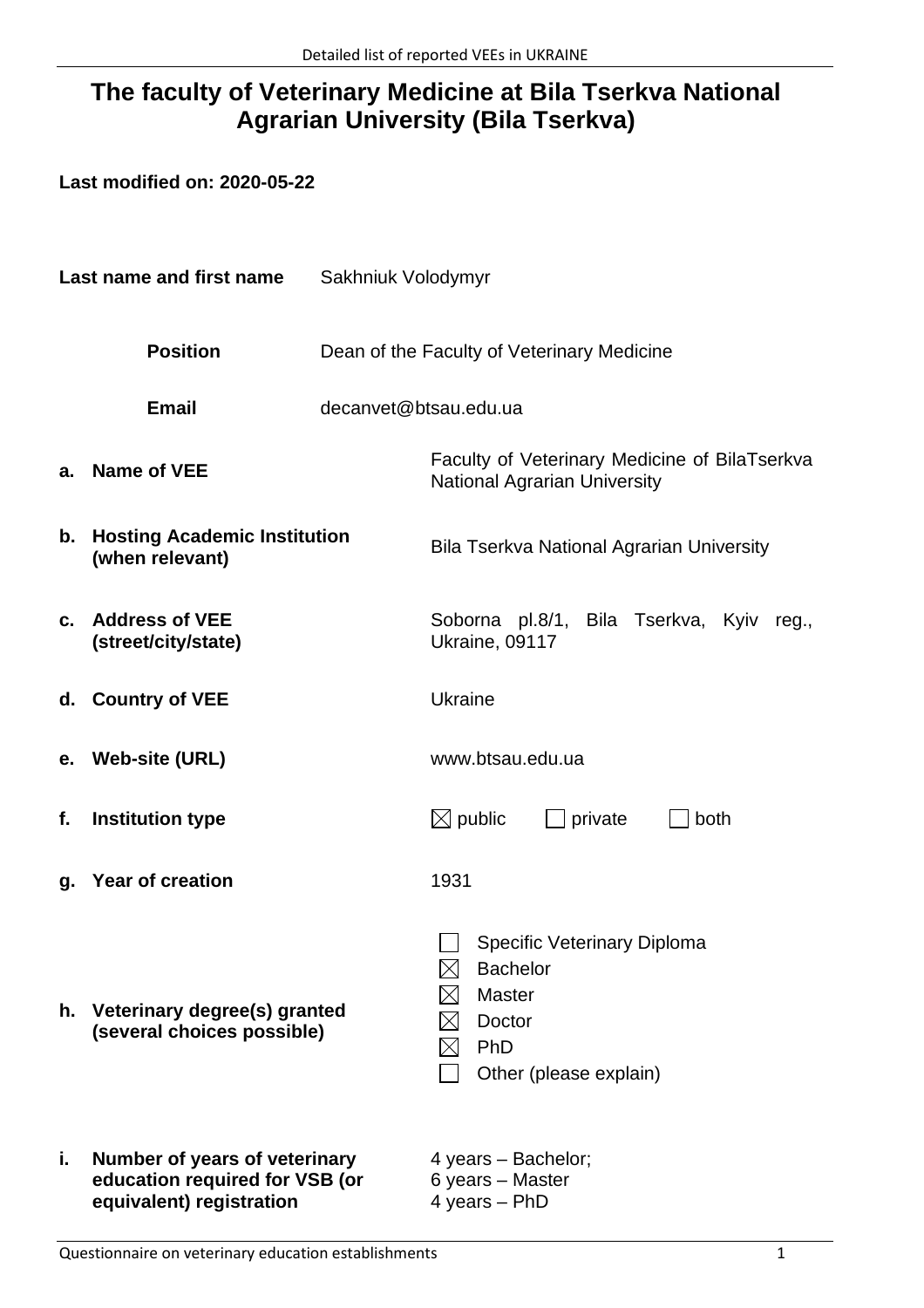2 years – Doctor of Science

**\* 1st year** 230

|    |                              | * 2 <sup>nd</sup> year | 218 |
|----|------------------------------|------------------------|-----|
| ı. | Average number of veterinary | * 3 <sup>rd</sup> year | 218 |
|    | students per class           | * 4 <sup>th</sup> year | 149 |
|    | within the establishment     | 5 <sup>th</sup> year   | 148 |
|    |                              | 6 <sup>th</sup> year   | 141 |
|    |                              |                        |     |
| k  | Average number of veterinary |                        |     |

- **k. Average number of veterinary graduates per year from the establishment**
- **l. Minimum education required for admission to the establishment (several choices possible)**
- **m. Is there a selection procedure at (several choices possible)**
- **n. National accreditation/** certification/approval

**Accrediting agency:** 

**Name of the Agency** 

**Address of the Agency** 

**Country of the Agency** 

**Date granted (yyyy-mm-dd)** 2012/04/09 **Period of validity** (years)

**o. Regional accreditation/ certification/approval** Yes No

**Accrediting agency:**

**Name of the Agency**

| 118 - Bachelor<br>130 - Master                                                                                                                                       |  |  |  |  |  |  |
|----------------------------------------------------------------------------------------------------------------------------------------------------------------------|--|--|--|--|--|--|
| High school university entrance<br>qualification<br>Pre-veterinary science diploma<br>Pre-veterinary science degree<br>Other specific VEE entrance<br>qualifications |  |  |  |  |  |  |
| <b>National level</b><br><b>State level</b><br><b>Establishment level</b>                                                                                            |  |  |  |  |  |  |
| $\boxtimes$ Yes<br> No                                                                                                                                               |  |  |  |  |  |  |
| Ministry of Education and Science of Ukraine                                                                                                                         |  |  |  |  |  |  |
| Ministry of Education and Science of Ukraine                                                                                                                         |  |  |  |  |  |  |
| 10, Peremogy pr., Kyiv, 01135, Ukraine                                                                                                                               |  |  |  |  |  |  |
| <b>Ukraine</b>                                                                                                                                                       |  |  |  |  |  |  |
| 2012/04/09                                                                                                                                                           |  |  |  |  |  |  |
| 08                                                                                                                                                                   |  |  |  |  |  |  |
| ៶╱៲៱៲៹<br>$N_{\rm{max}}$                                                                                                                                             |  |  |  |  |  |  |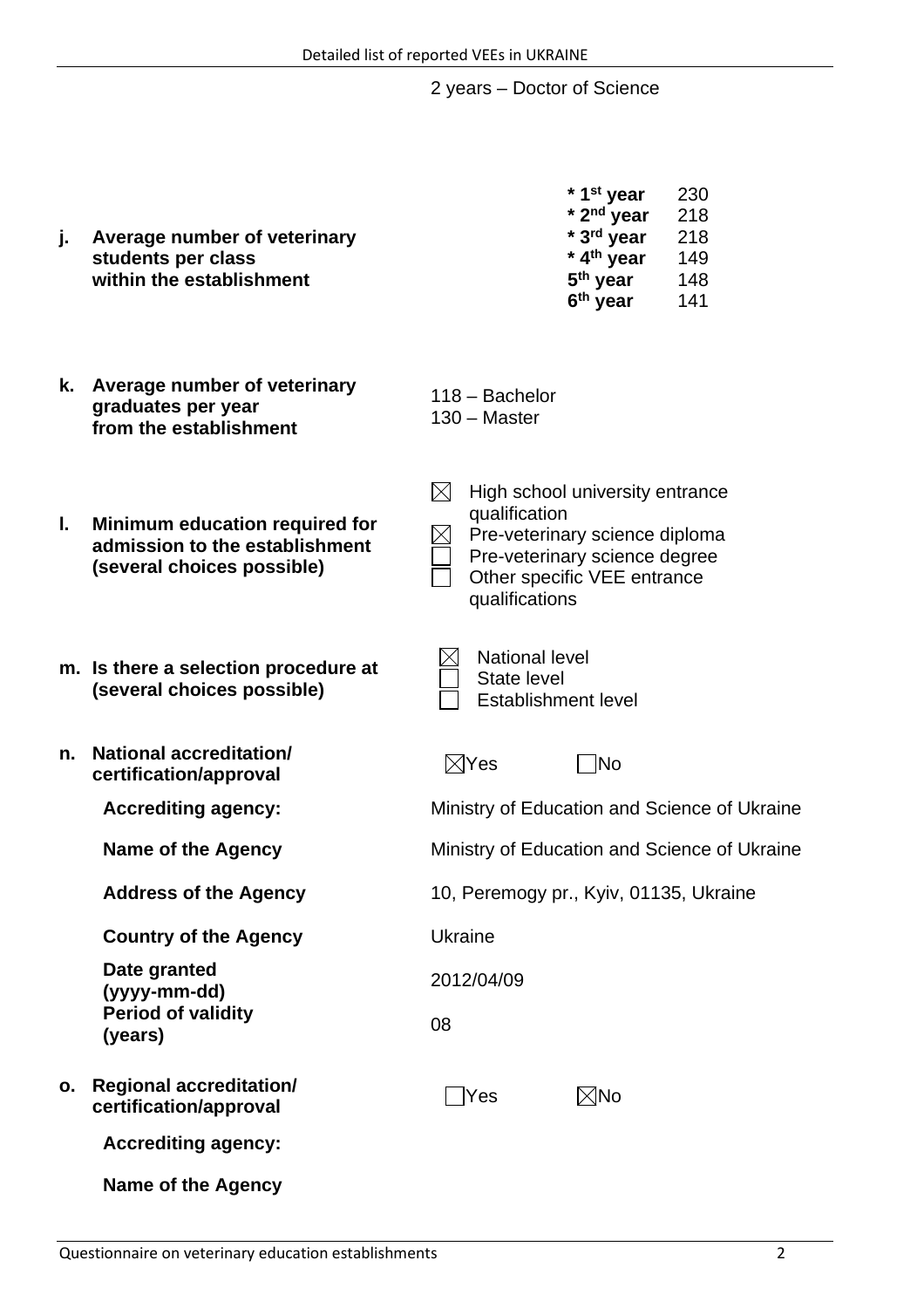**Country of the Agency**

**Date granted (yyyy-mm-dd) Period of validity (years)**

#### **p. Any form of other international accreditation/certification/approval?** DYes Mo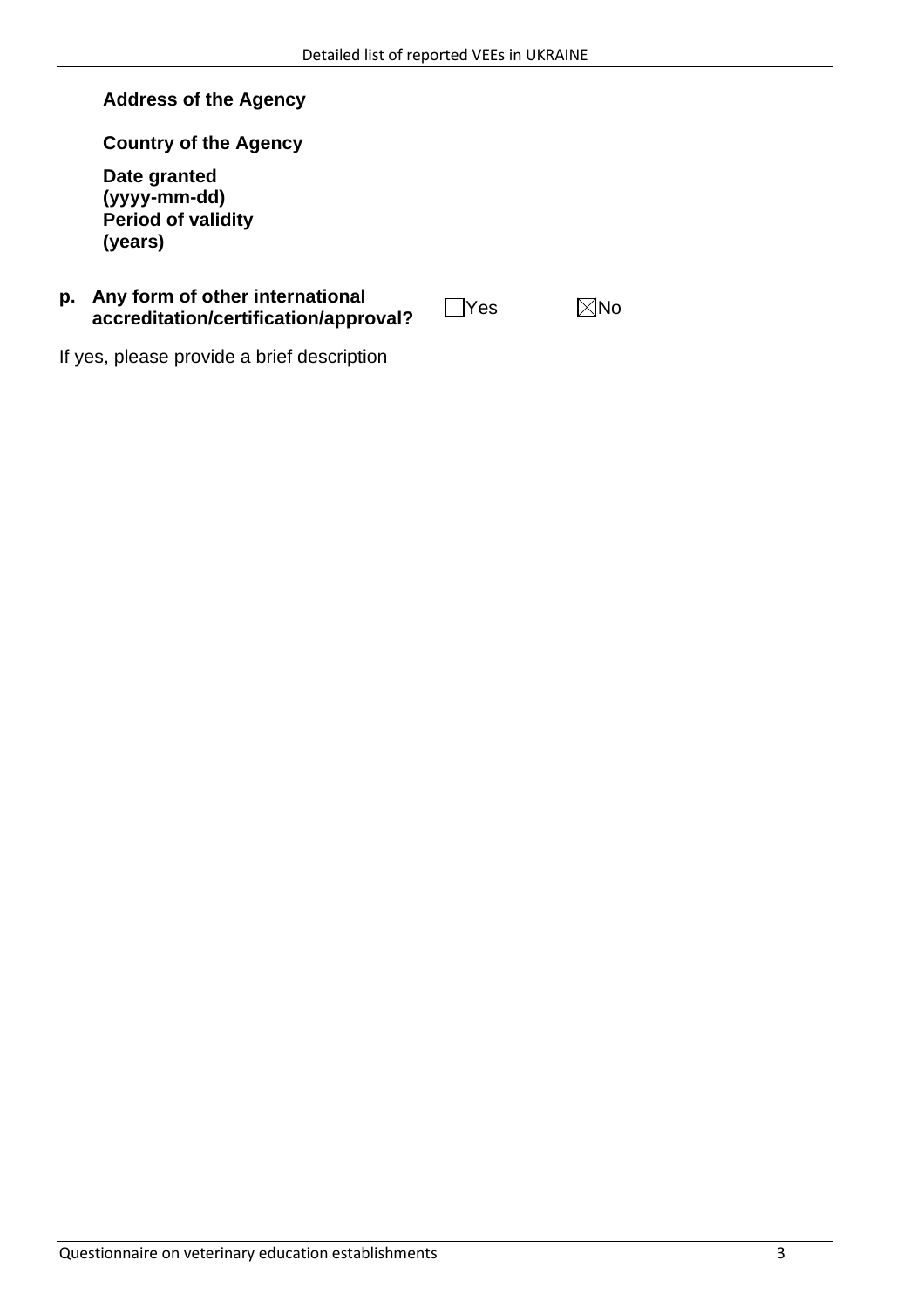### **The faculty of Veterinary Medicine at Dnipro State Agrarian and Economic University of Ukraine (Dnipro)**

| Last name and first name |                                                            | <b>Biben Ivan</b>                          |                                                                                                                               |  |  |
|--------------------------|------------------------------------------------------------|--------------------------------------------|-------------------------------------------------------------------------------------------------------------------------------|--|--|
|                          | <b>Position</b>                                            | Dean of the Faculty of Veterinary Medicine |                                                                                                                               |  |  |
|                          | <b>Email</b>                                               | bibenvet@ukr.net                           |                                                                                                                               |  |  |
| а.                       | <b>Name of VEE</b>                                         |                                            | Veterinary<br>Medicine<br>Faculty<br>of<br>at<br>Dnipropetrovsk State Agrarian and Economic<br>University of Ukraine (Dnipro) |  |  |
| b.                       | <b>Hosting Academic Institution</b><br>(when relevant)     |                                            | Dnipropetrovsk State Agrarian and Economic<br>University of Ukraine                                                           |  |  |
| $\mathbf{c}$ .           | <b>Address of VEE</b><br>(street/city/state)               |                                            | Mandrykivs`ka<br>Dnipro-47000,<br>str., 276,<br>Ukraine                                                                       |  |  |
|                          | d. Country of VEE                                          |                                            | Ukraine                                                                                                                       |  |  |
|                          | e. Web-site (URL)                                          |                                            | www.dsau.dp.ua                                                                                                                |  |  |
| f.                       | <b>Institution type</b>                                    |                                            | $\boxtimes$ public<br>private<br>both                                                                                         |  |  |
| g.                       | <b>Year of creation</b>                                    |                                            | 1980                                                                                                                          |  |  |
| h.                       | Veterinary degree(s) granted<br>(several choices possible) |                                            | <b>Master</b><br>Doctor<br>PhD<br>$\times$<br>Other (please explain)<br>Doctor of Science                                     |  |  |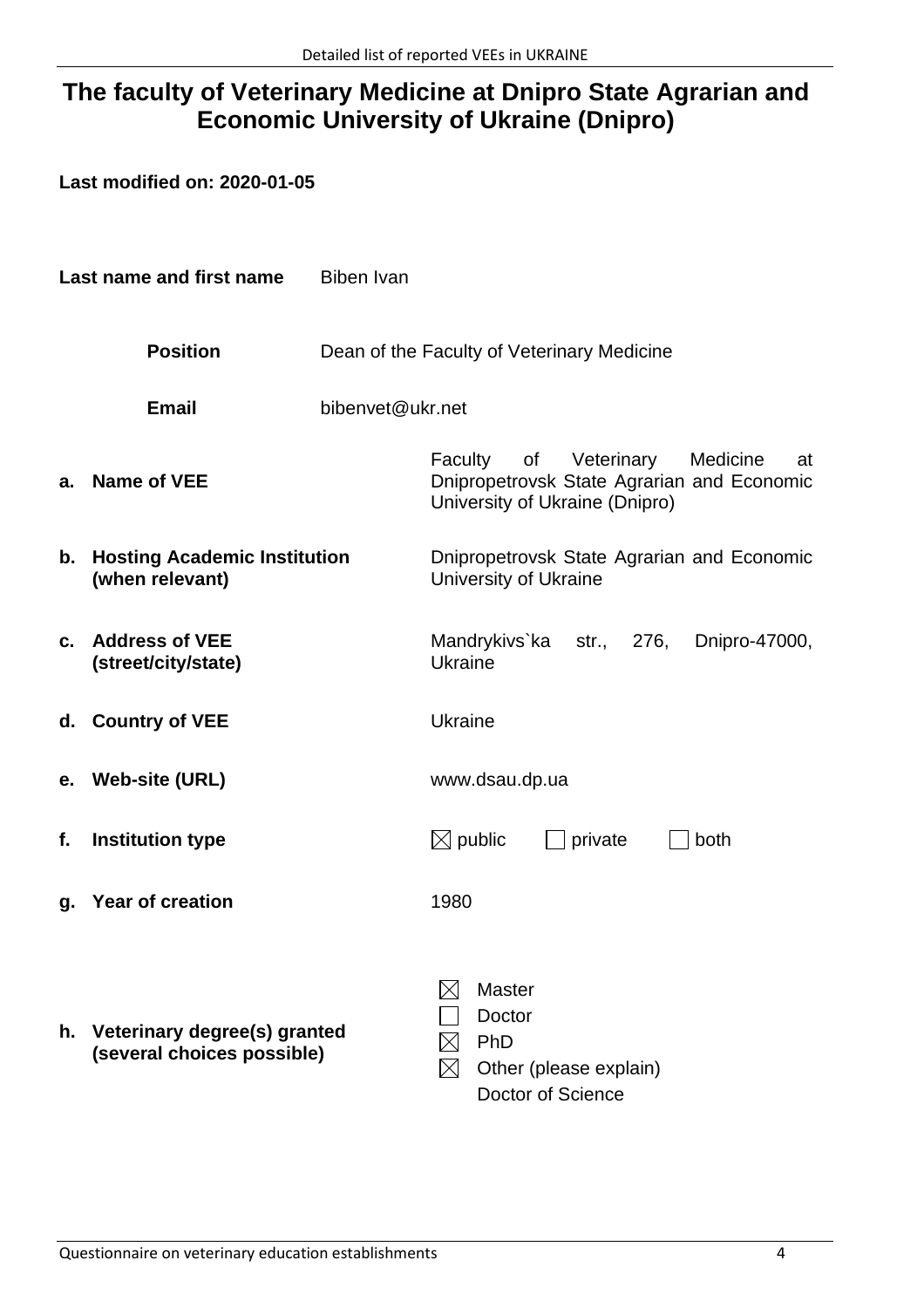| i. | Number of years of veterinary<br>education required for VSB (or<br>equivalent) registration    | 4 years – Bachelor;<br>2 years - Master (after Bachelor)<br>6 years - Master<br>4 years - PhD<br>Doctor of Science - 2 years                                                                                                                |
|----|------------------------------------------------------------------------------------------------|---------------------------------------------------------------------------------------------------------------------------------------------------------------------------------------------------------------------------------------------|
| j. | Average number of veterinary<br>students per class<br>within the establishment                 | * 1 <sup>st</sup> year<br>151<br>* 2 <sup>nd</sup> year<br>141<br>* 3rd year<br>137<br>* 4 <sup>th</sup> year<br>106<br>5 <sup>th</sup> year<br>110<br>6 <sup>th</sup> year<br>85<br>7 <sup>th</sup> year<br>7<br>8 <sup>th</sup> year<br>6 |
| k. | Average number of veterinary<br>graduates per year<br>from the establishment                   | $180 - 220$                                                                                                                                                                                                                                 |
| L. | Minimum education required for<br>admission to the establishment<br>(several choices possible) | $\boxtimes$<br>High school university entrance<br>qualification<br>Pre-veterinary science diploma<br>Pre-veterinary science degree<br>Other specific VEE entrance<br>qualifications                                                         |
|    | m. Is there a selection procedure at<br>(several choices possible)                             | <b>National level</b><br><b>State level</b><br><b>Establishment level</b>                                                                                                                                                                   |
| n. | National accreditation/<br>certification/approval<br><b>Accrediting agency:</b>                | $\boxtimes$ No<br> Yes                                                                                                                                                                                                                      |
|    | Name of the Agency                                                                             | Ministry of Education and Science of Ukraine                                                                                                                                                                                                |
|    | <b>Address of the Agency</b>                                                                   | 10, Peremogy pr., Kyiv, 01135, Ukraine                                                                                                                                                                                                      |
|    | <b>Country of the Agency</b>                                                                   | <b>Ukraine</b>                                                                                                                                                                                                                              |
|    | Date granted                                                                                   | 2015/06/10                                                                                                                                                                                                                                  |
|    | (yyyy-mm-dd)<br><b>Period of validity</b><br>(years)                                           | 10                                                                                                                                                                                                                                          |
| о. | <b>Regional accreditation/</b><br>certification/approval                                       | $\boxtimes$ No<br>Yes                                                                                                                                                                                                                       |
|    | <b>Accrediting agency:</b>                                                                     |                                                                                                                                                                                                                                             |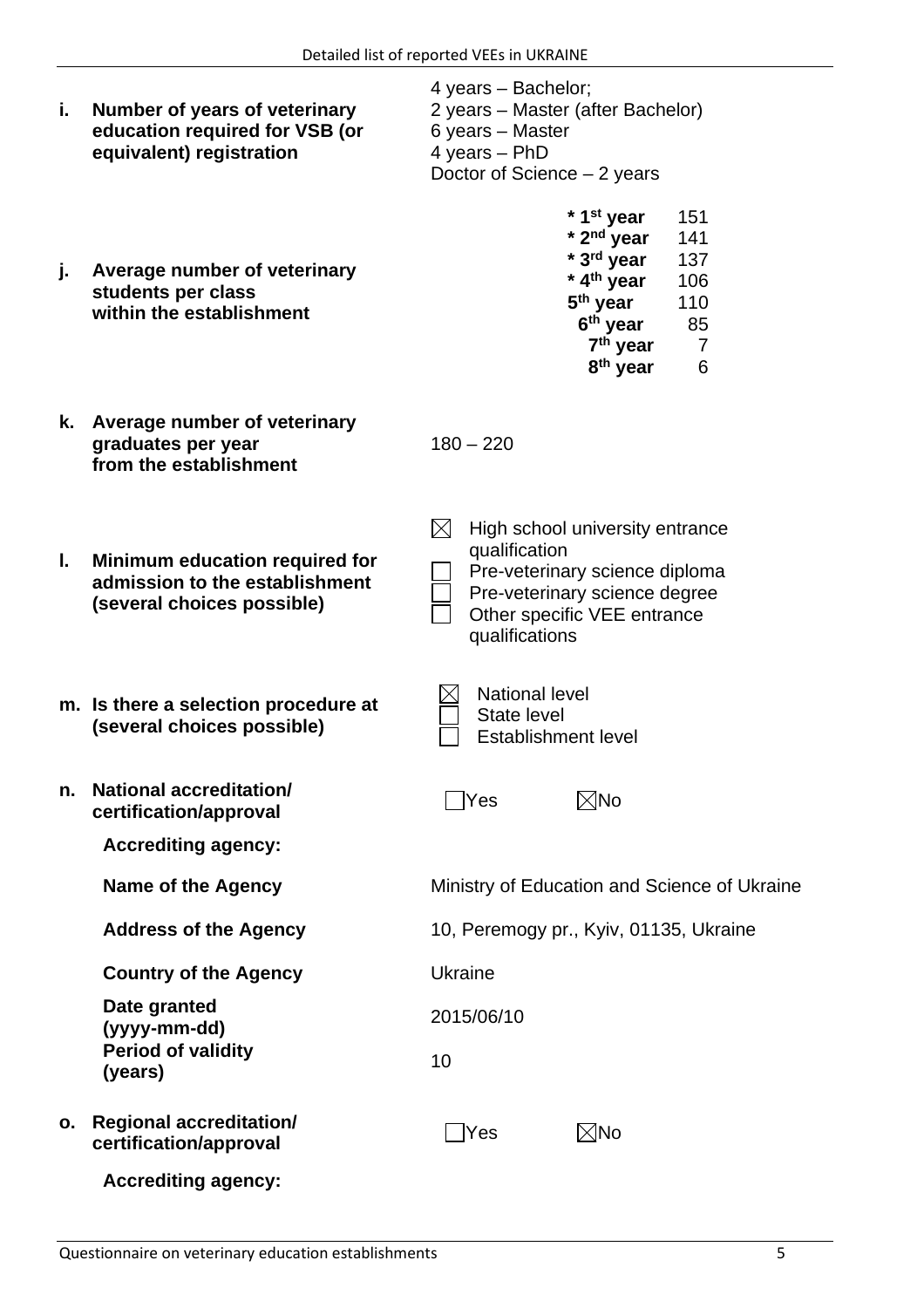**Name of the Agency**

**Address of the Agency**

**Country of the Agency**

**Date granted (yyyy-mm-dd) Period of validity (years)**

#### **p. Any form of other international any form of other international discreption of Solid Approval?** DYes Mo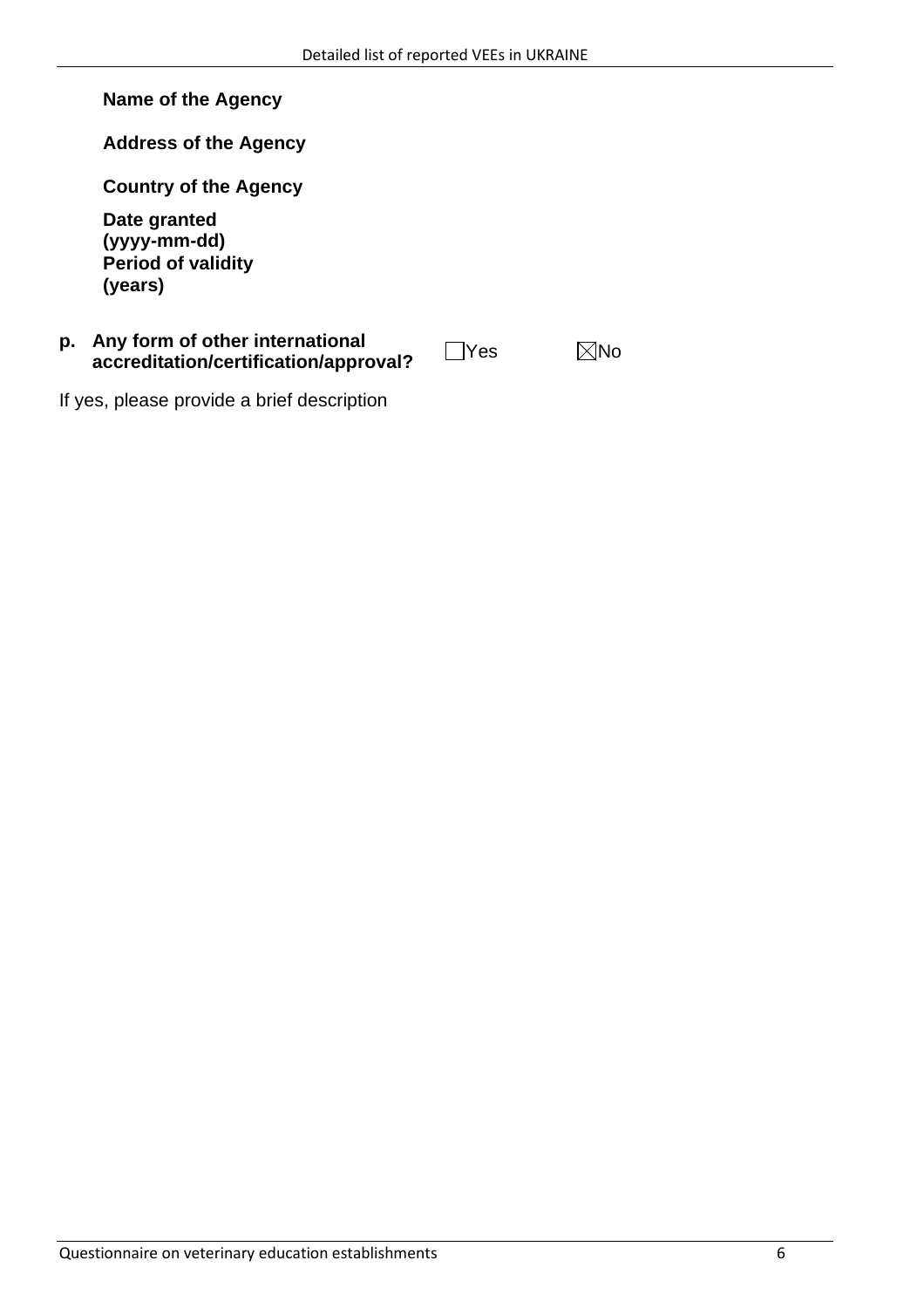## **The faculty of Veterinary Medicine at Kharkiv State Zooveterinary Academy (Kharkiv)**

| Last name and first name |                                                            | Mytrofanov Olexandr                        |                                                                                                                                                |  |
|--------------------------|------------------------------------------------------------|--------------------------------------------|------------------------------------------------------------------------------------------------------------------------------------------------|--|
|                          | <b>Position</b>                                            | Dean of the Faculty of Veterinary Medicine |                                                                                                                                                |  |
|                          | <b>Email</b>                                               |                                            | deanery_vetmed@hdzva.edu.ua                                                                                                                    |  |
| а.                       | <b>Name of VEE</b>                                         |                                            | Faculty of Veterinary Medicine at Kharkiv<br>State Zooveterinary Academy (Kharkiv)                                                             |  |
| b.                       | <b>Hosting Academic Institution</b><br>(when relevant)     |                                            | Kharkiv State Zooveterinary Academy                                                                                                            |  |
| $\mathbf{c}$ .           | <b>Address of VEE</b><br>(street/city/state)               |                                            | 1, Academichna street, Malaya Danylivka,<br>district, Kharkiv region, 62341,<br>Dergachi<br><b>Ukraine</b>                                     |  |
|                          | d. Country of VEE                                          |                                            | <b>Ukraine</b>                                                                                                                                 |  |
|                          | e. Web-site (URL)                                          |                                            | hdzva.edu.ua                                                                                                                                   |  |
| f.                       | <b>Institution type</b>                                    |                                            | $\boxtimes$ public<br>private<br>both                                                                                                          |  |
| g.                       | <b>Year of creation</b>                                    |                                            | 1861                                                                                                                                           |  |
| h.                       | Veterinary degree(s) granted<br>(several choices possible) |                                            | $\boxtimes$<br>Specific Veterinary Diploma<br><b>Bachelor</b><br><b>Master</b><br>Doctor<br>PhD<br>Other (please explain)<br>Doctor of Science |  |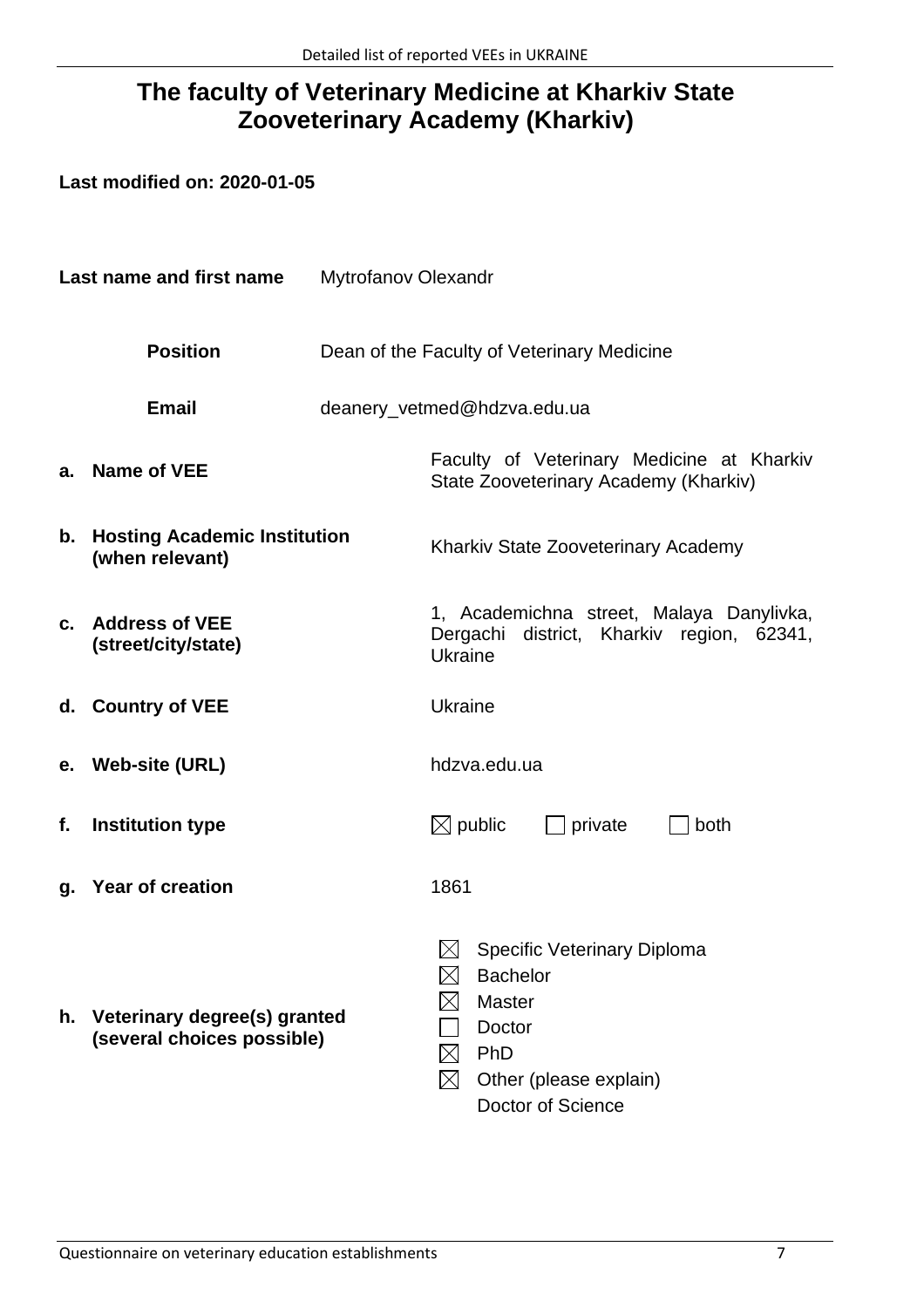| i. | Number of years of veterinary<br>education required for VSB (or<br>equivalent) registration           | 3 years - Bachelor;<br>1,4 years – Master (after Bachelor)<br>5,10 years - Master<br>4 years - PhD |                                                                                                                                   |                                              |
|----|-------------------------------------------------------------------------------------------------------|----------------------------------------------------------------------------------------------------|-----------------------------------------------------------------------------------------------------------------------------------|----------------------------------------------|
| j. | Average number of veterinary<br>students per class<br>within the establishment                        |                                                                                                    | * 1 <sup>st</sup> year<br>* 2 <sup>nd</sup> year<br>* 3 <sup>rd</sup> year<br>* 4 <sup>th</sup> year<br>5 <sup>th</sup> year      | 250<br>220<br>150<br>120<br>145              |
| k. | Average number of veterinary<br>graduates per year<br>from the establishment                          | 250 - Bachelor<br>$275 - Master$                                                                   |                                                                                                                                   |                                              |
| L. | <b>Minimum education required for</b><br>admission to the establishment<br>(several choices possible) | $\boxtimes$<br>qualification<br>qualifications                                                     | High school university entrance<br>Pre-veterinary science diploma<br>Pre-veterinary science degree<br>Other specific VEE entrance |                                              |
|    | m. Is there a selection procedure at<br>(several choices possible)                                    | <b>National level</b><br>State level                                                               | <b>Establishment level</b>                                                                                                        |                                              |
| n. | <b>National accreditation/</b><br>certification/approval                                              | $\boxtimes$ Yes                                                                                    | $\bigsqcup$ No                                                                                                                    |                                              |
|    | <b>Accrediting agency:</b>                                                                            |                                                                                                    |                                                                                                                                   |                                              |
|    | <b>Name of the Agency</b>                                                                             |                                                                                                    |                                                                                                                                   | Ministry of Education and Science of Ukraine |
|    | <b>Address of the Agency</b>                                                                          | 10, Peremogy pr., Kyiv, 01135, Ukraine                                                             |                                                                                                                                   |                                              |
|    | <b>Country of the Agency</b>                                                                          | <b>Ukraine</b>                                                                                     |                                                                                                                                   |                                              |
|    | Date granted<br>(yyyy-mm-dd)                                                                          | 2019/01/2019                                                                                       |                                                                                                                                   |                                              |
|    | <b>Period of validity</b><br>(years)                                                                  | 5                                                                                                  |                                                                                                                                   |                                              |
| о. | <b>Regional accreditation/</b><br>certification/approval                                              | Yes                                                                                                | $\boxtimes$ No                                                                                                                    |                                              |
|    | <b>Accrediting agency:</b>                                                                            |                                                                                                    |                                                                                                                                   |                                              |
|    | <b>Name of the Agency</b>                                                                             |                                                                                                    |                                                                                                                                   |                                              |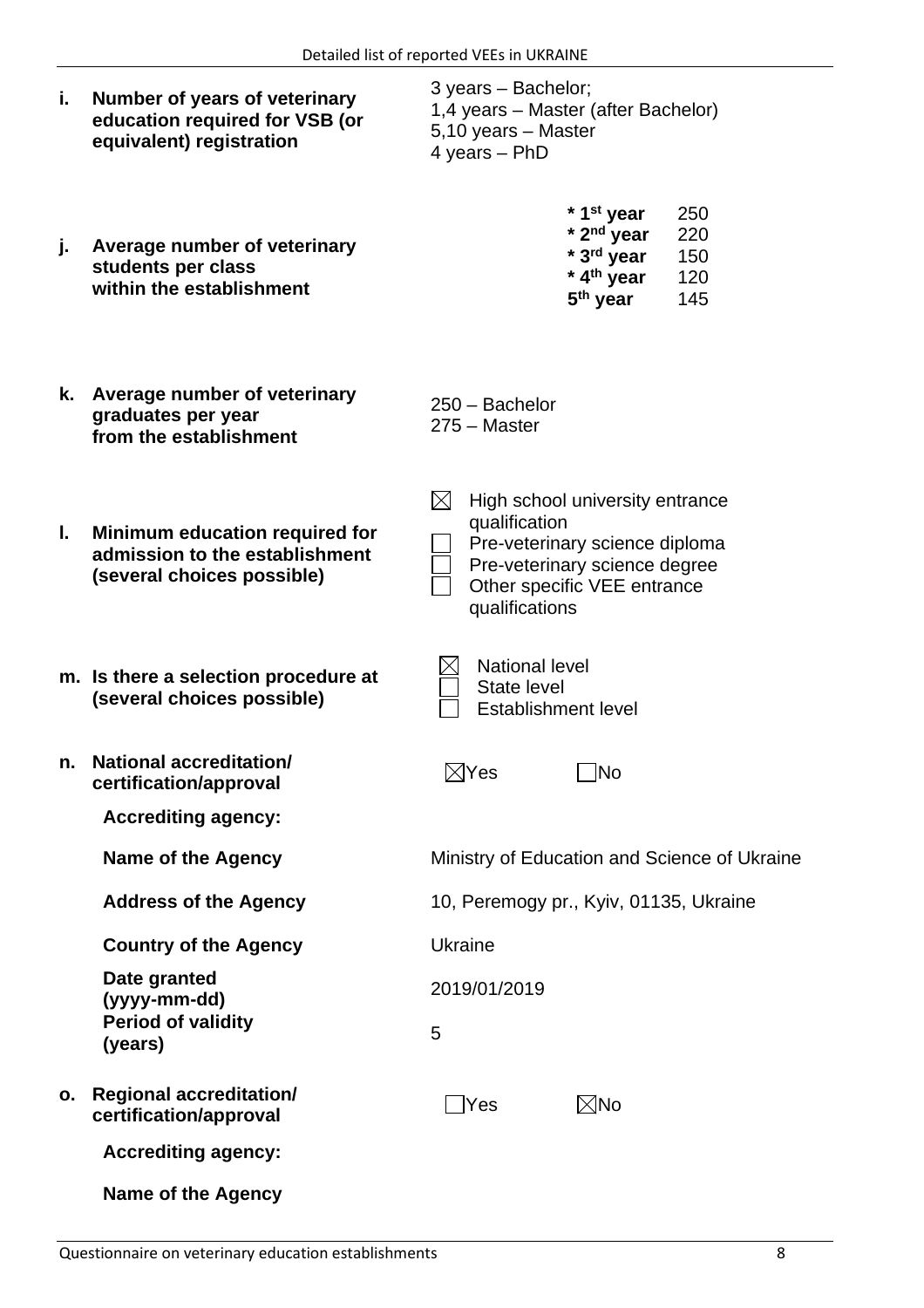**Country of the Agency**

**Date granted (yyyy-mm-dd) Period of validity (years)**

**p. Any form of other international accreditation/certification/approval?** DYes Mo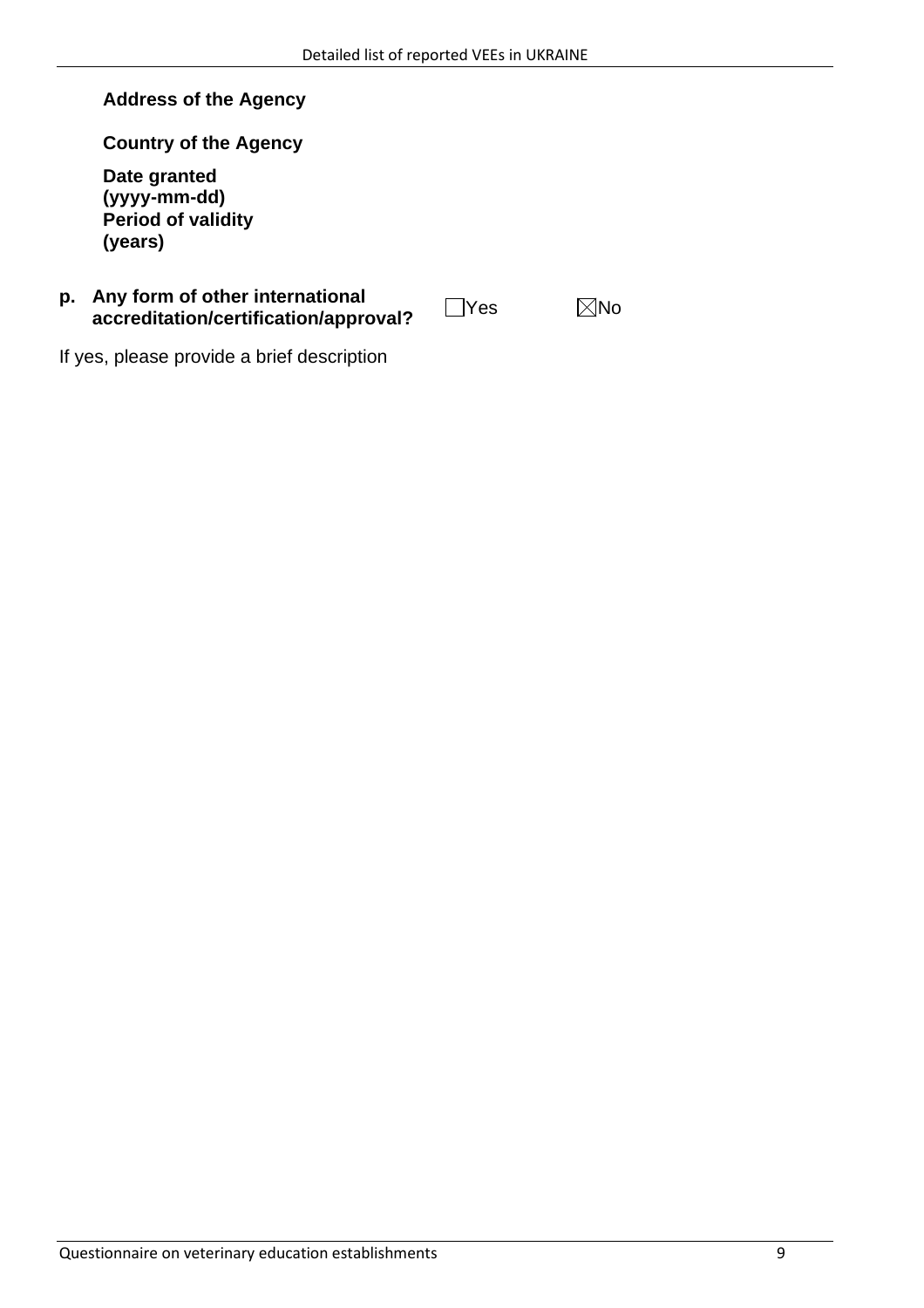## **The faculty of Veterinary Medicine at National University of Life and Environmental Sciences of Ukraine (Kyiv)**

| Last name and first name |                                                            | Tsvilikhovskiy Mykola                      |                                                                     |                                                                |                                                                      |    |      |     |
|--------------------------|------------------------------------------------------------|--------------------------------------------|---------------------------------------------------------------------|----------------------------------------------------------------|----------------------------------------------------------------------|----|------|-----|
|                          | <b>Position</b><br><b>Email</b>                            | Dean of the Faculty of Veterinary Medicine |                                                                     |                                                                |                                                                      |    |      |     |
|                          |                                                            | dekanat_vetmed@nubip.edu.ua                |                                                                     |                                                                |                                                                      |    |      |     |
| а.                       | <b>Name of VEE</b>                                         |                                            | <b>Faculty of the Veterinary Medicine</b>                           |                                                                |                                                                      |    |      |     |
| b.                       | <b>Hosting Academic Institution</b><br>(when relevant)     |                                            | National                                                            |                                                                | University<br><b>Environmental Sciences of Ukraine</b>               | of | Life | and |
| C.                       | <b>Address of VEE</b><br>(street/city/state)               |                                            | <b>Ukraine</b>                                                      |                                                                | 03127, Kyiv, Potekhina Str.16, building 12,                          |    |      |     |
|                          | d. Country of VEE                                          |                                            | <b>UKRAINE</b>                                                      |                                                                |                                                                      |    |      |     |
|                          | e. Web-site (URL)                                          |                                            |                                                                     |                                                                | https://nubip.edu.ua/en/node/1662                                    |    |      |     |
| f.                       | <b>Institution type</b>                                    |                                            | $\boxtimes$ public                                                  |                                                                | private                                                              |    | both |     |
| g.                       | <b>Year of creation</b>                                    |                                            | 1920                                                                |                                                                |                                                                      |    |      |     |
| h.                       | Veterinary degree(s) granted<br>(several choices possible) |                                            | $\boxtimes$<br>$\boxtimes$<br>$\times$ l<br>$\times$<br>$\boxtimes$ | <b>Bachelor</b><br><b>Master</b><br>Doctor<br>PhD<br>Medicine) | <b>Specific Veterinary Diploma</b><br>Doctor of Sciences (Veterinary |    |      |     |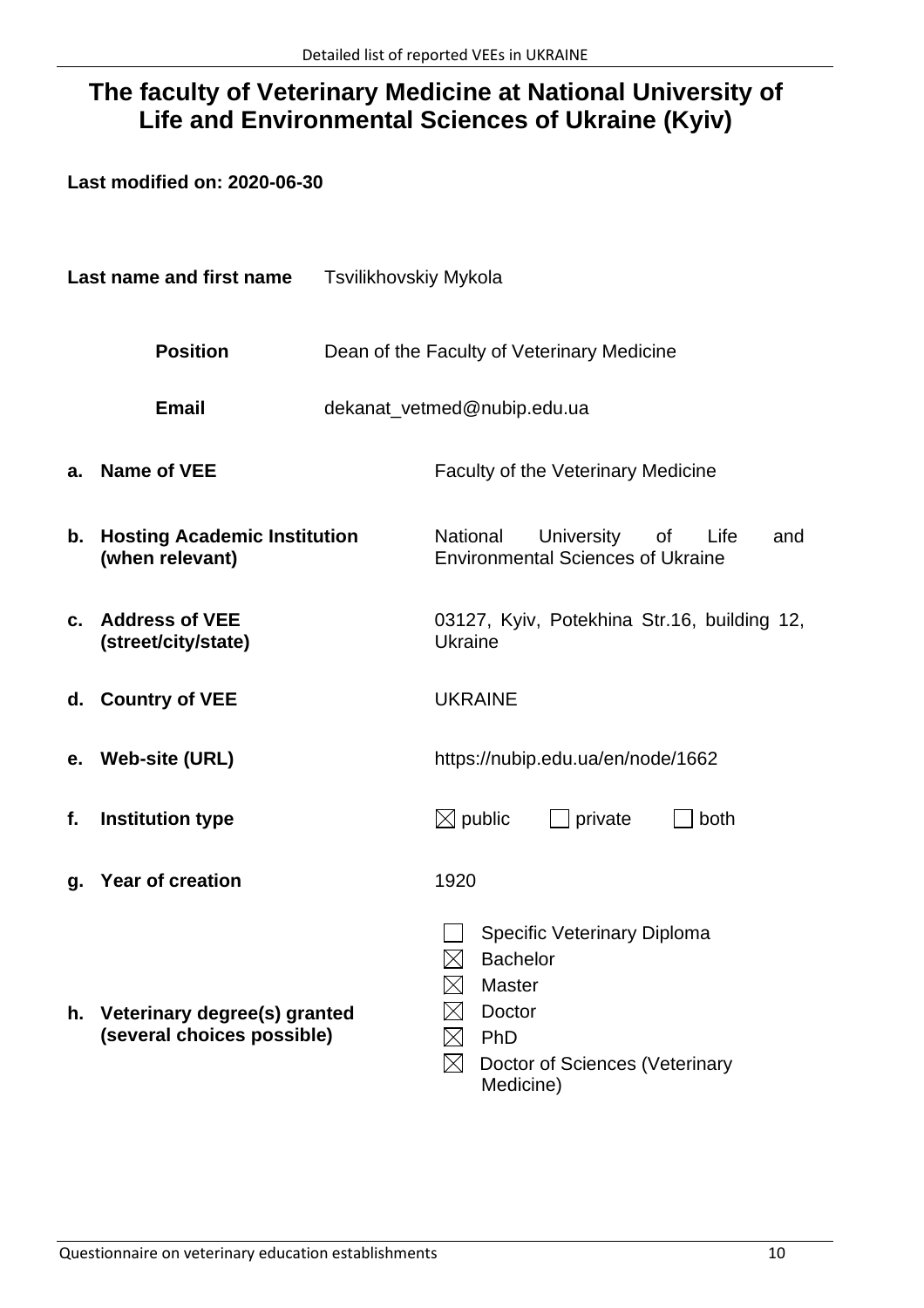| i. | Number of years of veterinary<br>education required for VSB (or<br>equivalent) registration    | 6                                                                                                                                                                                                                                             |
|----|------------------------------------------------------------------------------------------------|-----------------------------------------------------------------------------------------------------------------------------------------------------------------------------------------------------------------------------------------------|
| j. | Average number of veterinary<br>students per class<br>within the establishment                 | * 1 <sup>st</sup> year<br>$300+$<br>* 2 <sup>nd</sup> year<br>250-300<br>* 3 <sup>rd</sup> year<br>200-250<br>* 4 <sup>th</sup> year<br>200-250<br>5 <sup>th</sup> year<br>150-200<br>6 <sup>th</sup> year<br>150-200<br>7 <sup>th</sup> year |
| k. | Average number of veterinary<br>graduates per year<br>from the establishment                   | 150-200                                                                                                                                                                                                                                       |
| L. | Minimum education required for<br>admission to the establishment<br>(several choices possible) | $\boxtimes$<br>High school university entrance<br>qualification<br>Pre-veterinary science diploma<br>Pre-veterinary science degree<br>Other specific VEE entrance<br>qualifications                                                           |
|    | m. Is there a selection procedure at<br>(several choices possible)                             | <b>National level</b><br>State level<br><b>Establishment level</b>                                                                                                                                                                            |
| n. | <b>National accreditation/</b><br>certification/approval                                       | $\boxtimes$ Yes<br> No                                                                                                                                                                                                                        |
|    | <b>Accrediting agency:</b>                                                                     | Ministry of Education and Science of<br>Ukraine                                                                                                                                                                                               |
|    | Name of the Agency                                                                             | Ministry of Education and Science of<br><b>Ukraine</b>                                                                                                                                                                                        |
|    | <b>Address of the Agency</b>                                                                   | 10, prospect Peremohy, Kyiv, 01135,<br>Ukraine                                                                                                                                                                                                |
|    | <b>Country of the Agency</b>                                                                   | <b>Ukraine</b>                                                                                                                                                                                                                                |
|    | Date granted<br>(yyyy-mm-dd)                                                                   | 2013/02/12                                                                                                                                                                                                                                    |
|    | <b>Period of validity</b><br>(years)                                                           | 10                                                                                                                                                                                                                                            |
| О. | <b>Regional accreditation/</b><br>certification/approval                                       | $\boxtimes$ No<br>Yes                                                                                                                                                                                                                         |
|    | <b>Accrediting agency:</b>                                                                     |                                                                                                                                                                                                                                               |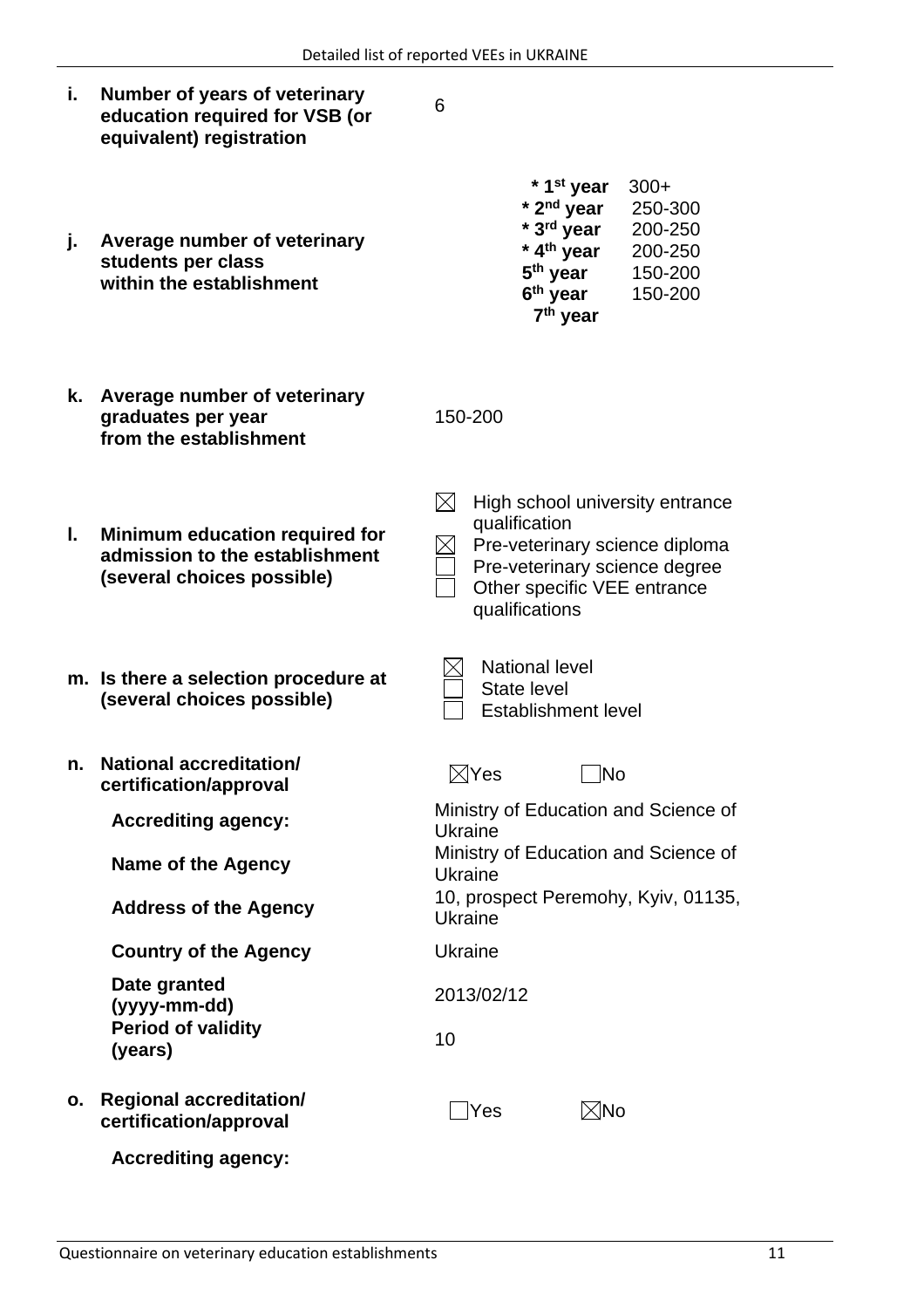**Name of the Agency**

**Address of the Agency**

**Country of the Agency**

**Date granted (yyyy-mm-dd) Period of validity (years)**

#### **p. Any form of other international accreditation/certification/approval ?**

 $\Box$ Yes  $\boxtimes$ No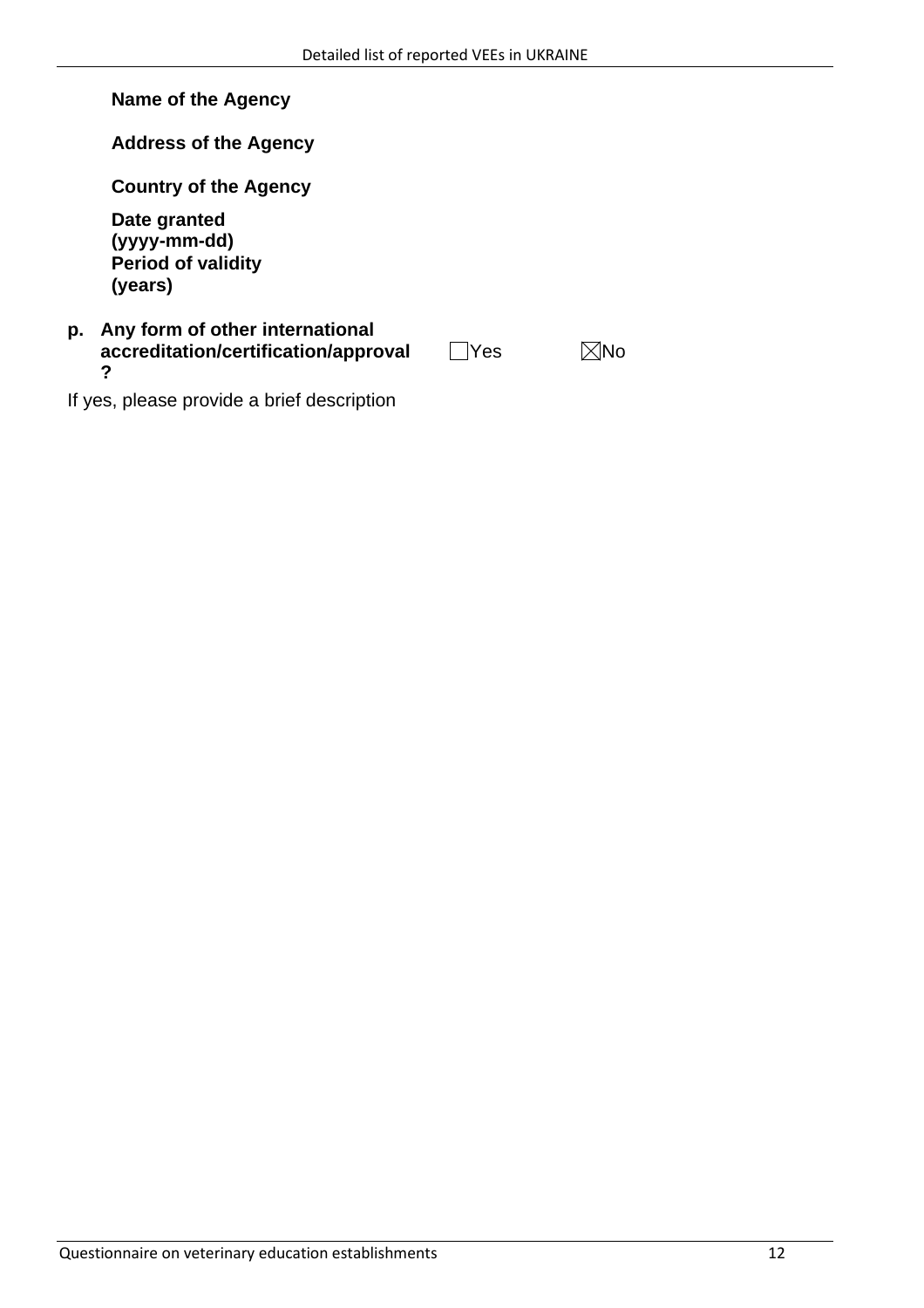#### **The faculty of Veterinary Medicine of StepanGzhytskyi National University of Veterinary Medicine and Biotechnologies (Lviv)**

| Last name and first name |                                                            | <b>Stronsky Yuri</b>                       |                                                                                                                                           |  |
|--------------------------|------------------------------------------------------------|--------------------------------------------|-------------------------------------------------------------------------------------------------------------------------------------------|--|
|                          | <b>Position</b>                                            | Dean of the Faculty of Veterinary Medicine |                                                                                                                                           |  |
|                          | <b>Email</b>                                               | fvm@lvet.edu.ua                            |                                                                                                                                           |  |
| а.                       | <b>Name of VEE</b>                                         |                                            | of Veterinary<br>Medicineat<br>Faculty<br>StepanGzhytskyi<br>National<br>University<br>of<br>Veterinary Medicine and Biotechnologies Lviv |  |
| b.                       | <b>Hosting Academic Institution</b><br>(when relevant)     |                                            | StepanGzhytskyi National<br>University<br>0f<br>Veterinary Medicine and Biotechnologies Lviv                                              |  |
| C.                       | <b>Address of VEE</b><br>(street/city/state)               |                                            | 50, Pekarska Street, Lviv-79010, Ukraine                                                                                                  |  |
|                          | d. Country of VEE                                          |                                            | <b>Ukraine</b>                                                                                                                            |  |
|                          | e. Web-site (URL)                                          |                                            | Ivet.edu.ua                                                                                                                               |  |
| f.                       | <b>Institution type</b>                                    |                                            | $\boxtimes$ public<br>private<br>both                                                                                                     |  |
| g.                       | <b>Year of creation</b>                                    |                                            | 1784                                                                                                                                      |  |
| h.                       | Veterinary degree(s) granted<br>(several choices possible) |                                            | <b>Master</b><br>Doctor<br>PhD<br>Other (please explain)<br>$\boxtimes$<br>Doctor of Science                                              |  |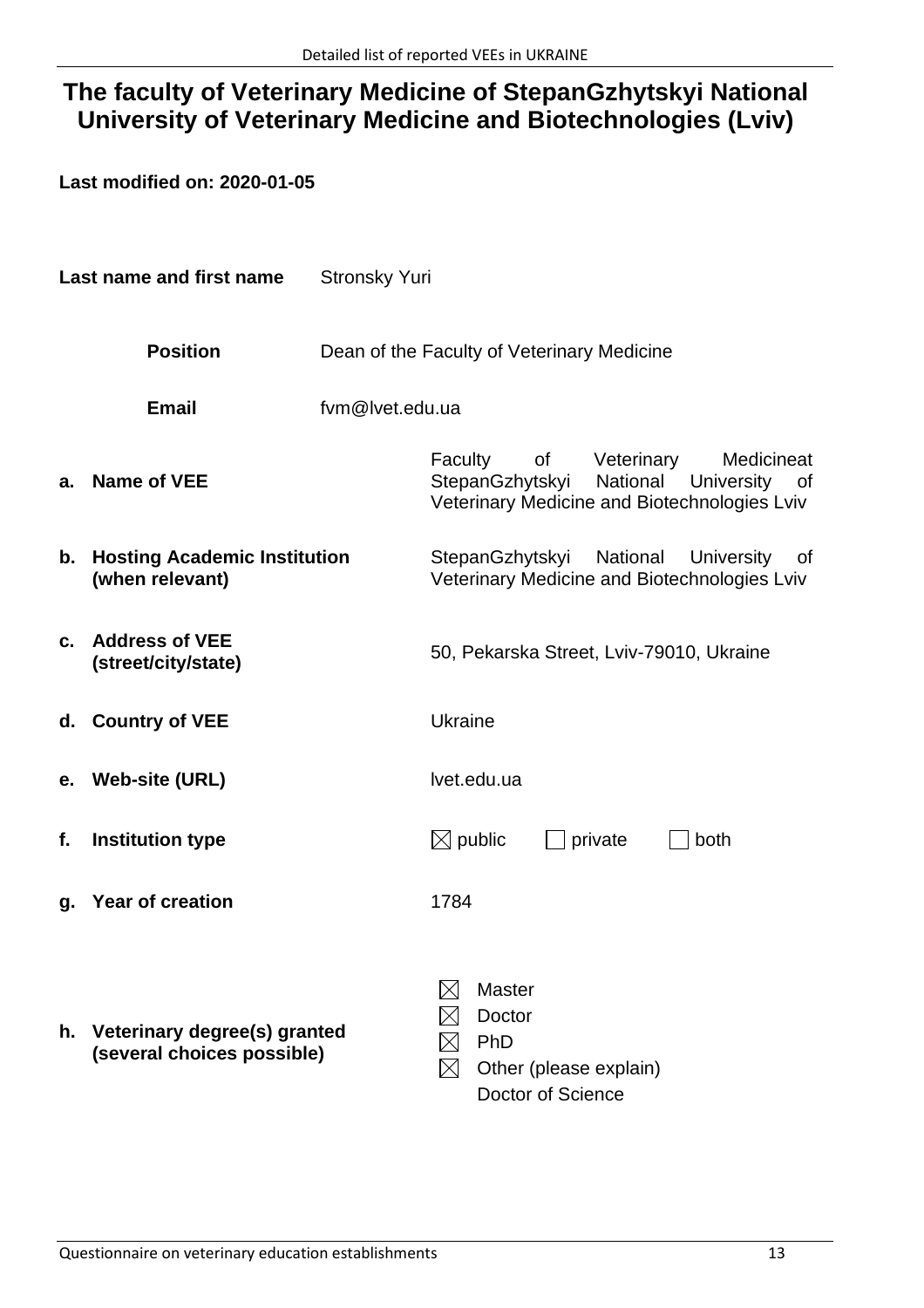| i. | Number of years of veterinary<br>education required for VSB (or<br>equivalent) registration    | 1 year 4 months - Master (after Bachelor)<br>6 years - Master<br>4 years - PhD<br>Doctor of Science - 2 years                                                                                                     |
|----|------------------------------------------------------------------------------------------------|-------------------------------------------------------------------------------------------------------------------------------------------------------------------------------------------------------------------|
| j. | Average number of veterinary<br>students per class<br>within the establishment                 | * 1 <sup>st</sup> year<br>57<br>$*$ 2 <sup>nd</sup> year<br>50<br>* 3rd year<br>$\mathbf 0$<br>* 4 <sup>th</sup> year<br>0<br>5 <sup>th</sup> year<br>0<br>6 <sup>th</sup> year<br>0<br>7 <sup>th</sup> year<br>0 |
| k. | Average number of veterinary<br>graduates per year<br>from the establishment                   | $280 - 300$                                                                                                                                                                                                       |
| L. | Minimum education required for<br>admission to the establishment<br>(several choices possible) | $\boxtimes$<br>High school university entrance<br>qualification<br>Pre-veterinary science diploma<br>Pre-veterinary science degree<br>Other specific VEE entrance<br>qualifications                               |
|    | m. Is there a selection procedure at<br>(several choices possible)                             | <b>National level</b><br>State level<br><b>Establishment level</b>                                                                                                                                                |
| n. | <b>National accreditation/</b><br>certification/approval                                       | $\boxtimes$ Yes<br>$\Box$ No                                                                                                                                                                                      |
|    | <b>Accrediting agency:</b>                                                                     | Ministry of Education and Science of Ukraine                                                                                                                                                                      |
|    | Name of the Agency                                                                             | Ministry of Education and Science of Ukraine                                                                                                                                                                      |
|    | <b>Address of the Agency</b>                                                                   | 10, Peremogy pr., Kyiv, 01135, Ukraine                                                                                                                                                                            |
|    | <b>Country of the Agency</b>                                                                   | <b>Ukraine</b>                                                                                                                                                                                                    |
|    | Date granted<br>(yyyy-mm-dd)                                                                   | 2013/02/12                                                                                                                                                                                                        |
|    | <b>Period of validity</b><br>(years)                                                           | 10                                                                                                                                                                                                                |
| о. | <b>Regional accreditation/</b><br>certification/approval                                       | $\boxtimes$ No<br>Yes                                                                                                                                                                                             |
|    | <b>Accrediting agency:</b>                                                                     |                                                                                                                                                                                                                   |
|    | <b>Name of the Agency</b>                                                                      |                                                                                                                                                                                                                   |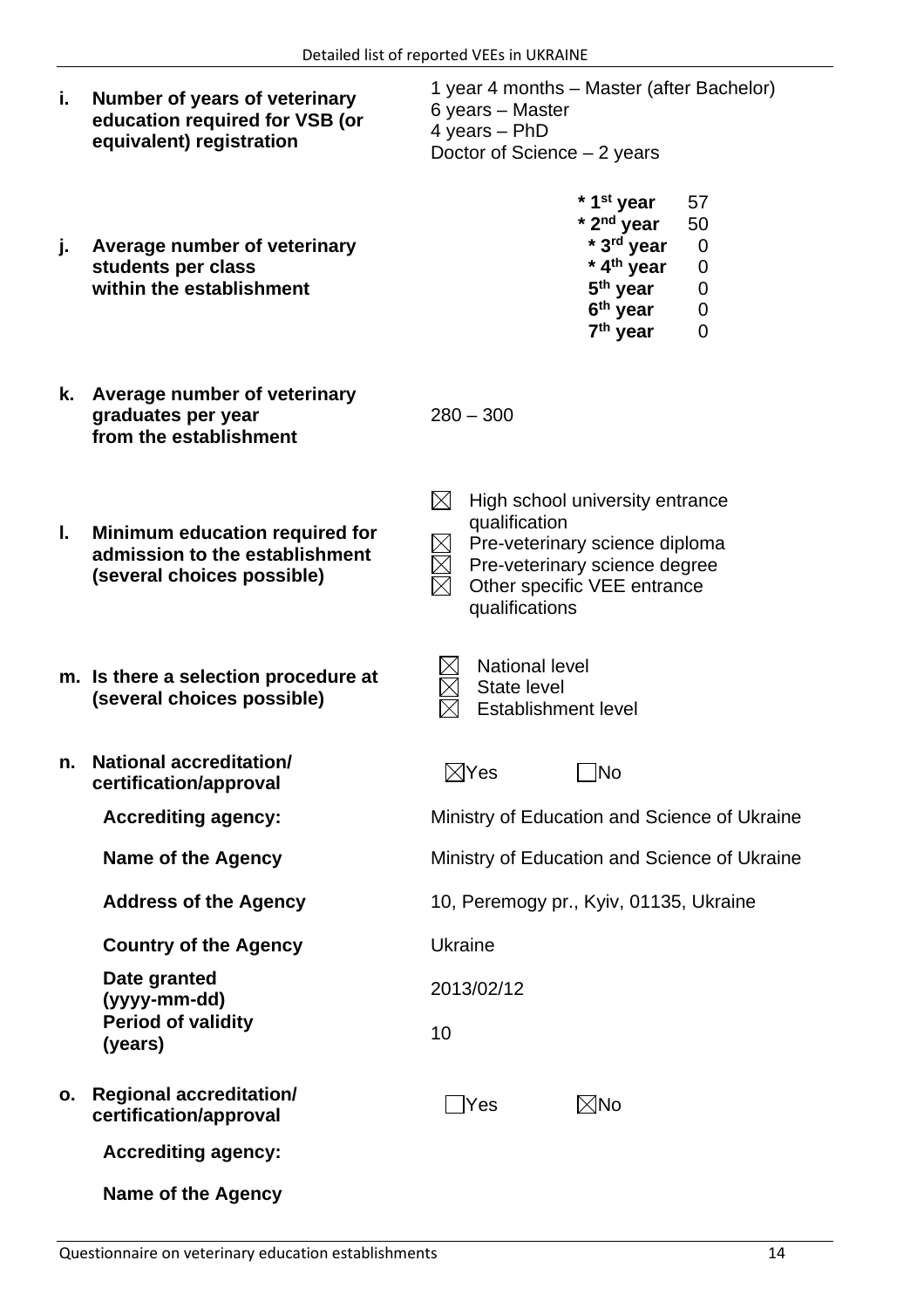**Country of the Agency**

**Date granted (yyyy-mm-dd) Period of validity (years)**

#### **p. Any form of other international accreditation/certification/approval?** DYes Mo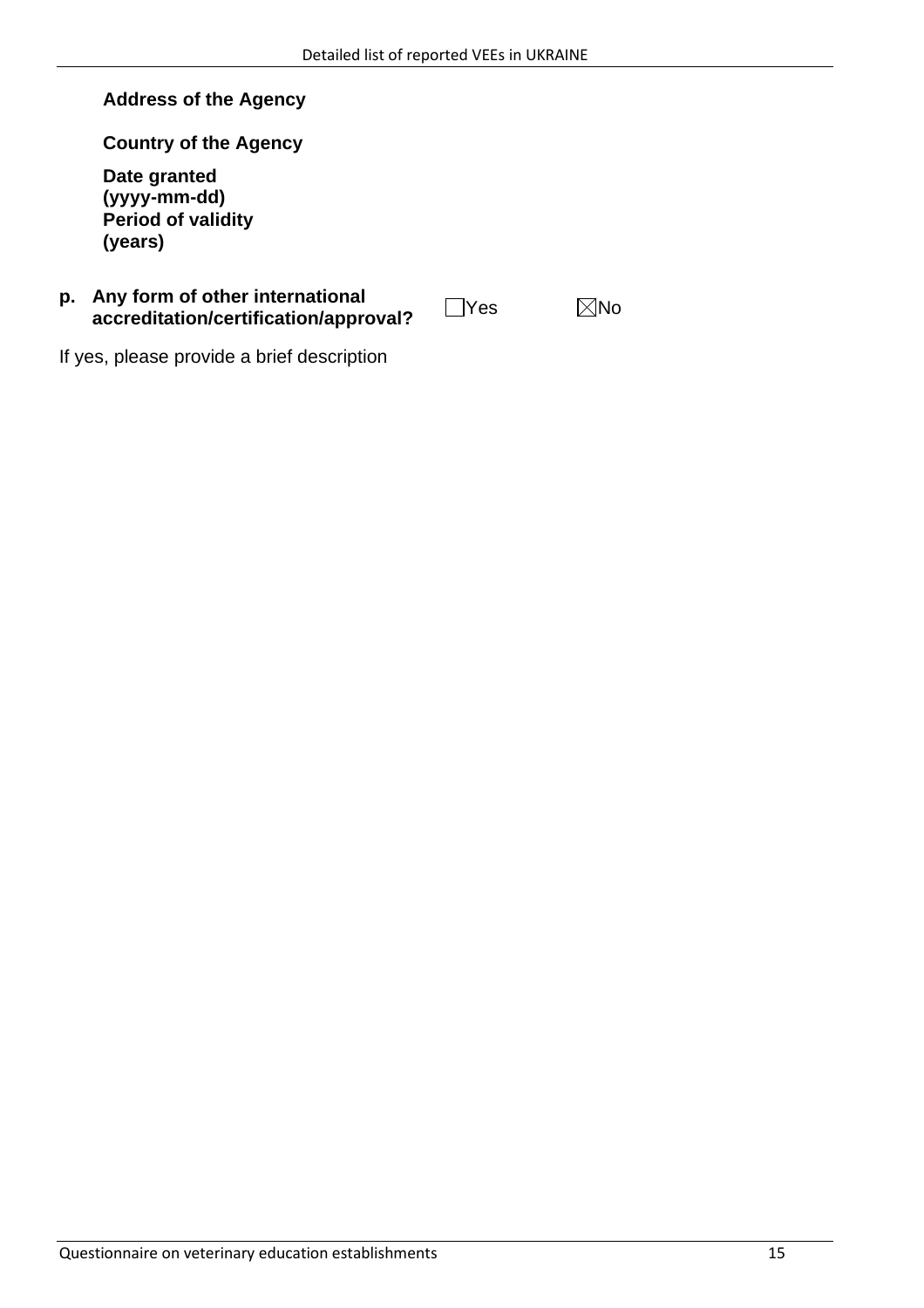### **The faculty of Veterinary Medicine at Odessa of State Agrarian University (Odessa)**

| Last name and first name |                                                                                             | <b>Ushakov Oleh</b> |                                                                                   |  |
|--------------------------|---------------------------------------------------------------------------------------------|---------------------|-----------------------------------------------------------------------------------|--|
|                          | <b>Position</b>                                                                             |                     | Dean of the Faculty of Veterinary Medicine                                        |  |
|                          | <b>Email</b>                                                                                | odau_vetmed@ukr.net |                                                                                   |  |
| a.                       | <b>Name of VEE</b>                                                                          |                     | Faculty of Veterinary Medicine at Odessa of<br><b>State Agrarian University</b>   |  |
|                          | b. Hosting Academic Institution<br>(when relevant)                                          |                     | <b>Odessa State Agrarian University</b>                                           |  |
| $c_{\cdot}$              | <b>Address of VEE</b><br>(street/city/state)                                                |                     | 13, Panteleimonovska street, Odessa, 65012,<br><b>Ukraine</b>                     |  |
|                          | d. Country of VEE                                                                           |                     | <b>Ukraine</b>                                                                    |  |
|                          | e. Web-site (URL)                                                                           |                     | osau.edu.ua                                                                       |  |
| f.                       | <b>Institution type</b>                                                                     |                     | $\boxtimes$ public<br>$\vert$ private<br>both                                     |  |
|                          | g. Year of creation                                                                         |                     | 1938                                                                              |  |
| h.                       | Veterinary degree(s) granted<br>(several choices possible)                                  |                     | <b>Bachelor</b><br>Master<br>Doctor<br>PhD<br>Other (please explain)              |  |
| i.                       | Number of years of veterinary<br>education required for VSB (or<br>equivalent) registration |                     | 4 years - Bachelor<br>1,5 - 2 years – Master (after Bachelor)<br>6 years – Master |  |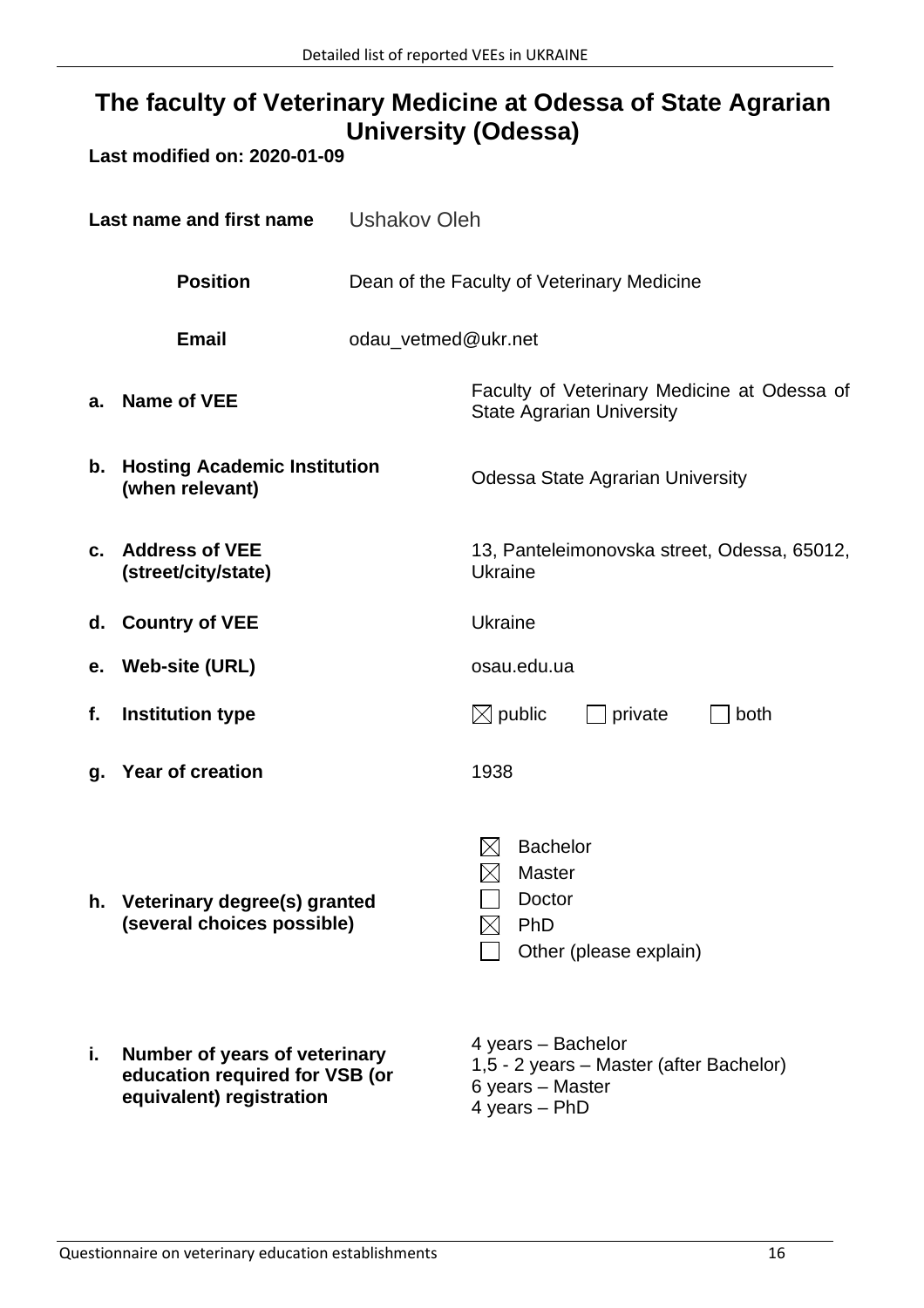| j. | Average number of veterinary<br>students per class<br>within the establishment                                         |                                              | * 1 <sup>st</sup> year<br>* 2 <sup>nd</sup> year<br>* 3rd year<br>* 4 <sup>th</sup> year<br>5 <sup>th</sup> year<br>6 <sup>th</sup> year | 150<br>125<br>120<br>90<br>120<br>115        |
|----|------------------------------------------------------------------------------------------------------------------------|----------------------------------------------|------------------------------------------------------------------------------------------------------------------------------------------|----------------------------------------------|
| k. | Average number of veterinary<br>graduates per year<br>from the establishment                                           | $150 - 200$                                  |                                                                                                                                          |                                              |
| L. | Minimum education required for<br>admission to the establishment<br>(several choices possible)                         | $\bowtie$<br>qualification<br>qualifications | High school university entrance<br>Pre-veterinary science diploma<br>Pre-veterinary science degree<br>Other specific VEE entrance        |                                              |
|    | m. Is there a selection procedure at<br>(several choices possible)                                                     | <b>State level</b>                           | <b>National level</b><br><b>Establishment level</b>                                                                                      |                                              |
| n. | <b>National accreditation/</b><br>certification/approval                                                               | $\boxtimes$ Yes                              | No                                                                                                                                       |                                              |
|    | <b>Accrediting agency:</b>                                                                                             |                                              |                                                                                                                                          | Ministry of Education and Science of Ukraine |
|    | <b>Name of the Agency</b>                                                                                              |                                              |                                                                                                                                          | Ministry of Education and Science of Ukraine |
|    | <b>Address of the Agency</b>                                                                                           |                                              |                                                                                                                                          | 10, Peremogy pr., Kyiv, 01135, Ukraine       |
|    | <b>Country of the Agency</b>                                                                                           | <b>Ukraine</b>                               |                                                                                                                                          |                                              |
|    | Date granted<br>(yyyy-mm-dd)                                                                                           | 2016/06/16                                   |                                                                                                                                          |                                              |
|    | <b>Period of validity</b><br>(years)                                                                                   | 10                                           |                                                                                                                                          |                                              |
| О. | <b>Regional accreditation/</b><br>certification/approval                                                               | Yes                                          | $\boxtimes$ No                                                                                                                           |                                              |
|    | <b>Accrediting agency:</b>                                                                                             |                                              |                                                                                                                                          |                                              |
|    | <b>Name of the Agency</b>                                                                                              |                                              |                                                                                                                                          |                                              |
|    | <b>Address of the Agency</b>                                                                                           |                                              |                                                                                                                                          |                                              |
|    | <b>Country of the Agency</b><br>Date granted<br>(yyyy-mm-dd)<br><b>Period of validity</b><br>(years)                   |                                              |                                                                                                                                          |                                              |
| р. | Any form of other international<br>accreditation/certification/approval?<br>If yes, please provide a brief description | Yes                                          | $\boxtimes$ No                                                                                                                           |                                              |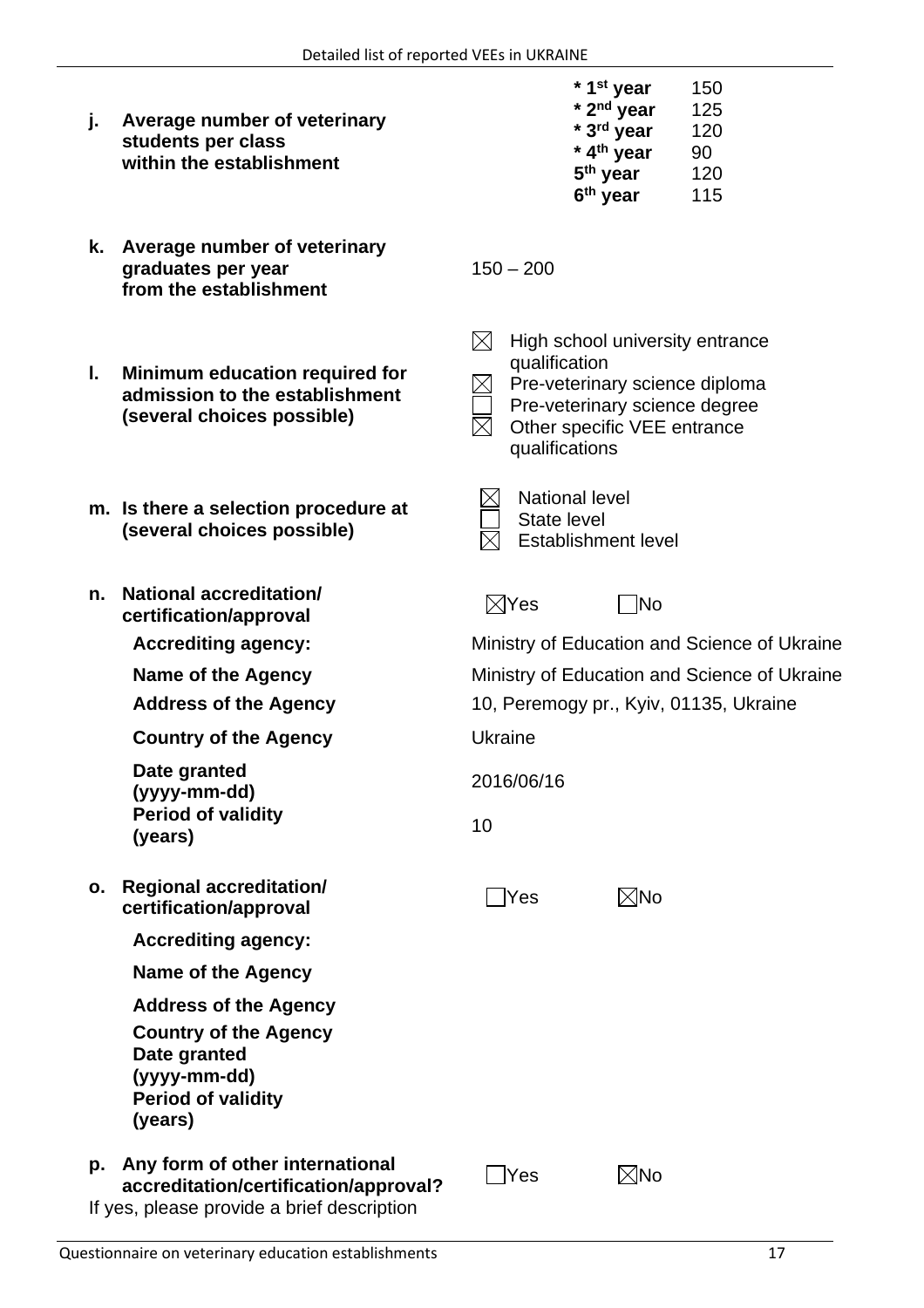## **The faculty of Veterinary Medicine at Poltava State Agrarian Academy of Ukraine (Poltava)**

| Last name and first name |                                                                                             | <b>Kulynych Sergiy</b> |                                                                                            |
|--------------------------|---------------------------------------------------------------------------------------------|------------------------|--------------------------------------------------------------------------------------------|
|                          | <b>Position</b>                                                                             |                        | Dean of the Faculty of Veterinary Medicine                                                 |
|                          | <b>Email</b>                                                                                | fvmpoltava@ukr.net     |                                                                                            |
| а.                       | Name of VEE                                                                                 |                        | Faculty of Veterinary Medicine at Poltava<br>State Agrarian Academy of Ukraine             |
| b.                       | <b>Hosting Academic Institution</b><br>(when relevant)                                      |                        | Poltava State Agrarian Academy of Ukraine                                                  |
| c.                       | <b>Address of VEE</b><br>(street/city/state)                                                |                        | 1/3, Skovorody str., Poltava-36003, Ukraine                                                |
| d.                       | <b>Country of VEE</b>                                                                       |                        | <b>Ukraine</b>                                                                             |
| е.                       | <b>Web-site (URL)</b>                                                                       |                        | www.pdaa.edu.ua                                                                            |
| f.                       | <b>Institution type</b>                                                                     |                        | $\boxtimes$ public<br>private<br>both                                                      |
| g.                       | <b>Year of creation</b>                                                                     |                        | 1992                                                                                       |
| h.                       | Veterinary degree(s) granted<br>(several choices possible)                                  |                        | $\boxtimes$<br><b>Bachelor</b><br><b>Master</b><br>Doctor<br>PhD<br>Other (please explain) |
| i.                       | Number of years of veterinary<br>education required for VSB (or<br>equivalent) registration |                        | 4 years - Bachelor<br>1,5 years - Master (after Bachelor)<br>6 years - Master              |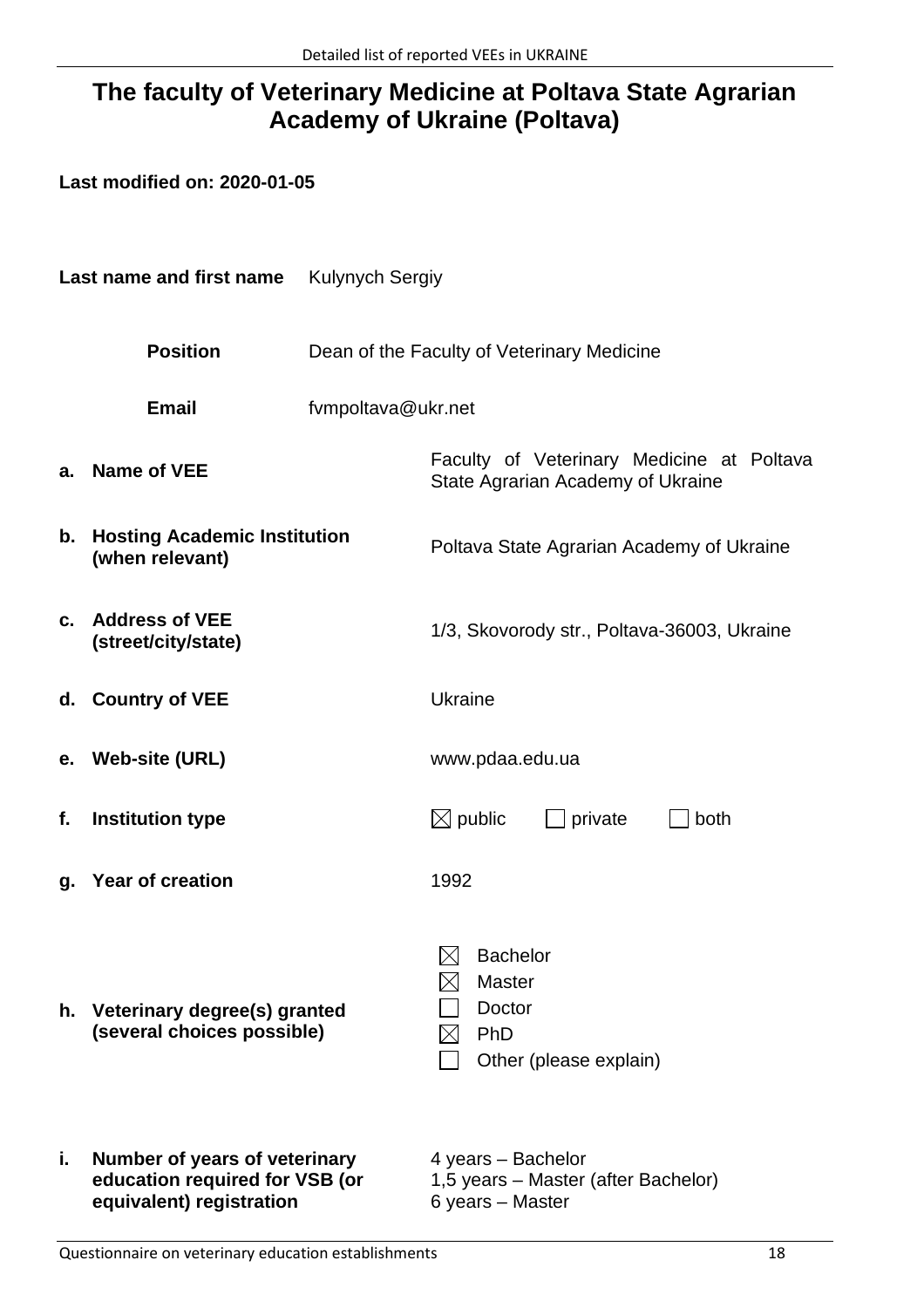4 years – PhD

**\* 1st year** 104 **\* 2nd year** 111 **\* 3rd year** 71

|    | students per class<br>within the establishment                                                 | * 4 <sup>th</sup> year<br>101<br>5 <sup>th</sup> year<br>75<br>6 <sup>th</sup> year<br>58                                                                                           |
|----|------------------------------------------------------------------------------------------------|-------------------------------------------------------------------------------------------------------------------------------------------------------------------------------------|
| k. | Average number of veterinary<br>graduates per year<br>from the establishment                   | $150 - 200$                                                                                                                                                                         |
| I. | Minimum education required for<br>admission to the establishment<br>(several choices possible) | $\boxtimes$<br>High school university entrance<br>qualification<br>Pre-veterinary science diploma<br>Pre-veterinary science degree<br>Other specific VEE entrance<br>qualifications |
|    | m. Is there a selection procedure at<br>(several choices possible)                             | <b>National level</b><br>State level<br><b>Establishment level</b>                                                                                                                  |
| n. | <b>National accreditation/</b><br>certification/approval                                       | $\boxtimes$ Yes<br> No                                                                                                                                                              |
|    | <b>Accrediting agency:</b>                                                                     | Ministry of Education and Science of Ukraine                                                                                                                                        |
|    | Name of the Agency                                                                             | Ministry of Education and Science of Ukraine                                                                                                                                        |
|    | <b>Address of the Agency</b>                                                                   | 10, Peremogy pr., Kyiv, 01135, Ukraine                                                                                                                                              |
|    | <b>Country of the Agency</b>                                                                   | <b>Ukraine</b>                                                                                                                                                                      |
|    | Date granted<br>(yyyy-mm-dd)                                                                   | 2013/02/12                                                                                                                                                                          |
|    | <b>Period of validity</b><br>(years)                                                           | 10                                                                                                                                                                                  |
| О. | <b>Regional accreditation/</b><br>certification/approval                                       | $\boxtimes$ No<br><b>Yes</b>                                                                                                                                                        |

**Accrediting agency:**

**Name of the Agency**

**j. Average number of veterinary**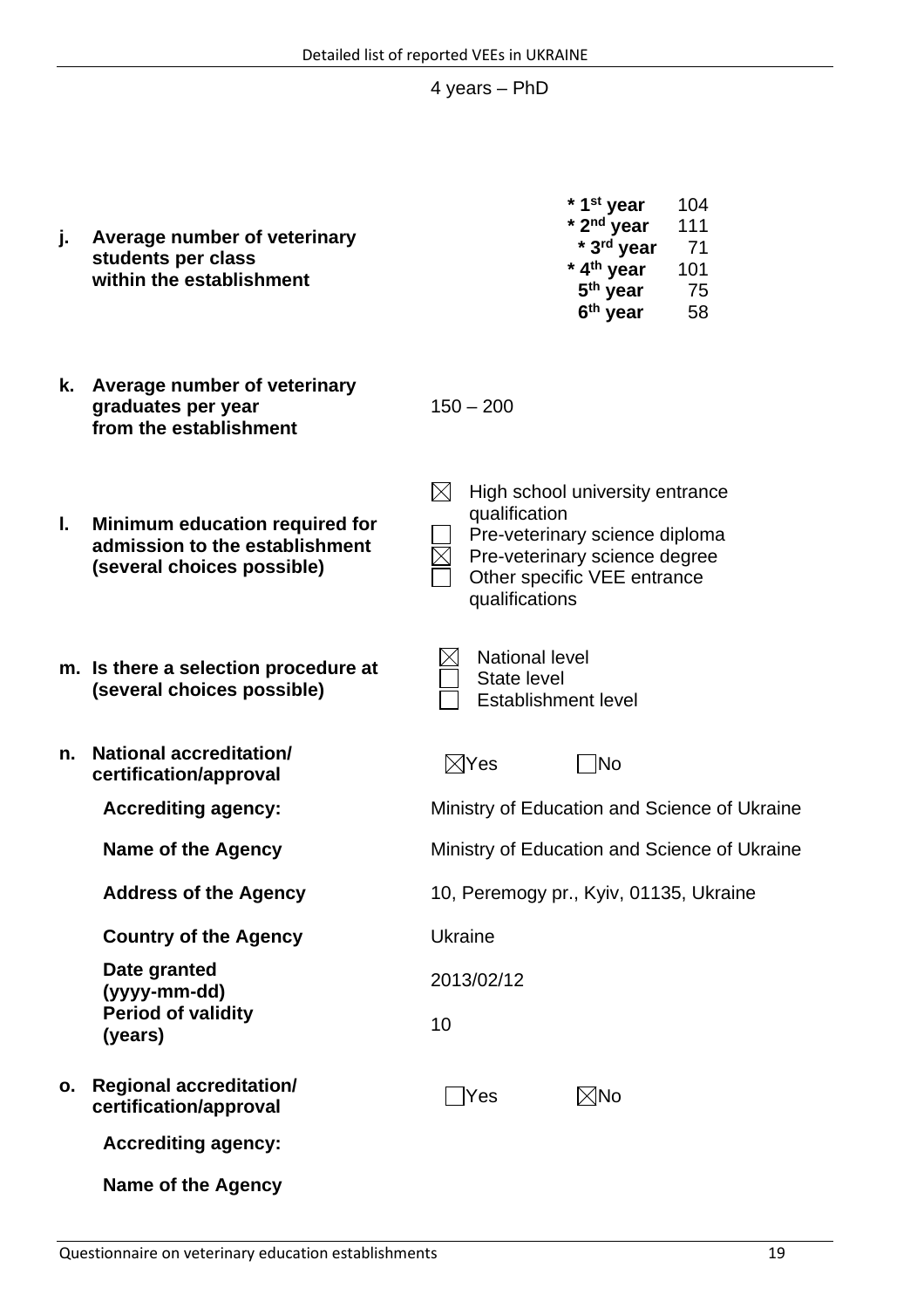| <b>Country of the Agency</b>         |                                                 |  |
|--------------------------------------|-------------------------------------------------|--|
| Date granted<br>(yyyy-mm-dd)         | 1) 2016-12-19<br>2) 2017-01-17<br>3) 2016-05-18 |  |
| <b>Period of validity</b><br>(years) | 1) 10<br>2) unlimited<br>3) unlimited           |  |

# **p. Any form of other international accreditation/certification/approval?** Yes No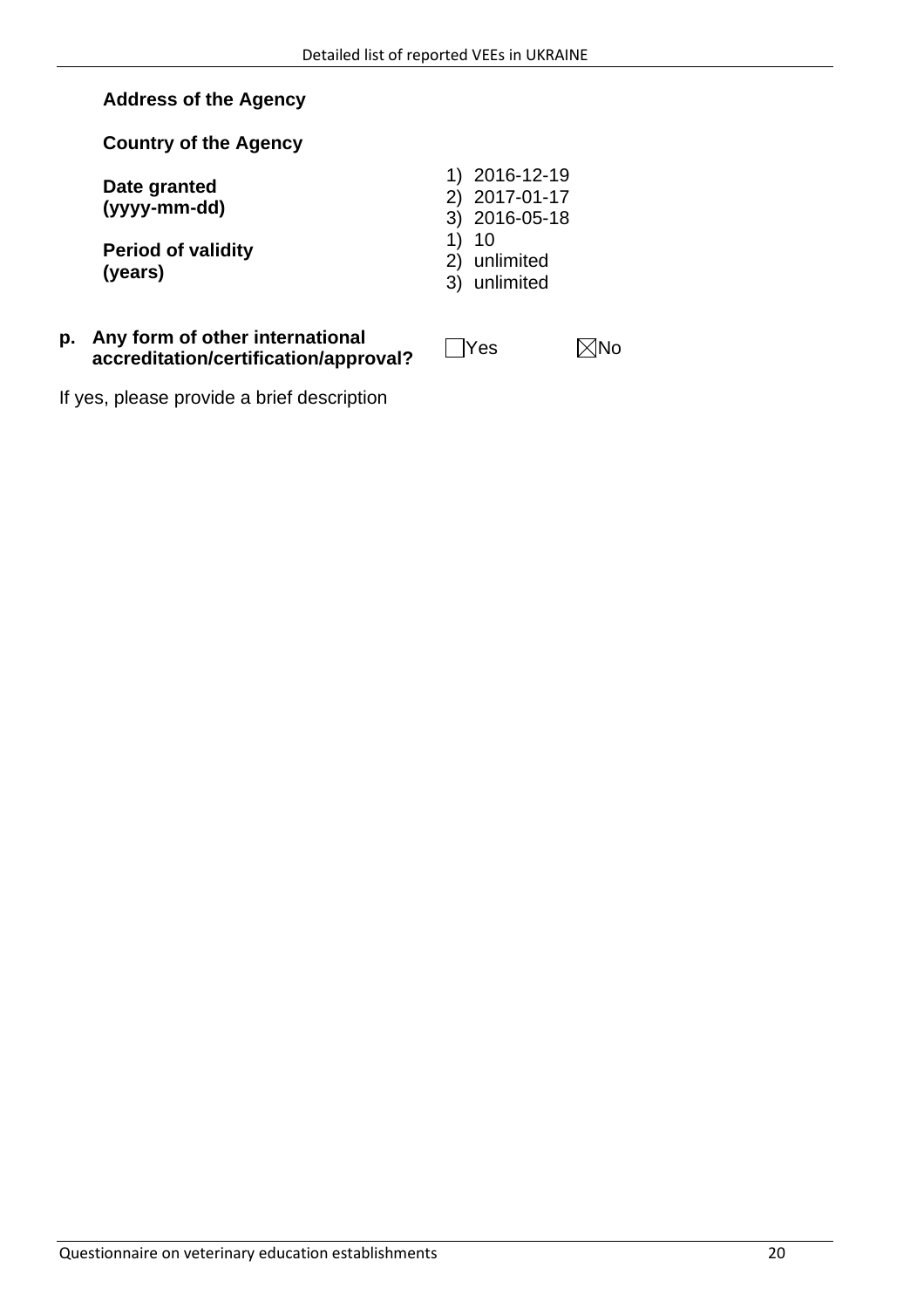#### **The faculty of Veterinary Medicine and Technologies in Livestock at State Agrarian and Engineering University in Podilya (Kamianets-Podilskyi)**

| Last name and first name |                                                            | <b>Tsvigun Oleg</b> |                                                                                                                                                               |
|--------------------------|------------------------------------------------------------|---------------------|---------------------------------------------------------------------------------------------------------------------------------------------------------------|
|                          | <b>Position</b>                                            |                     | Dean of the Faculty of Veterinary Medicineand<br>Technologies in Livestock                                                                                    |
|                          | <b>Email</b>                                               |                     | dekan-vet@pdatu.edu.ua                                                                                                                                        |
| a.                       | Name of VEE                                                |                     | Veterinary<br>Faculty of<br>Medicineand<br>Technologies in Livestockat State Agrarian<br>Engineering University<br>in Podilya<br>and<br>(Kamianets-Podilskyi) |
| b.                       | <b>Hosting Academic Institution</b><br>(when relevant)     |                     | Dnipropetrovsk State Agrarian and Economic<br>University of Ukraine                                                                                           |
|                          | c. Address of VEE<br>(street/city/state)                   |                     | 13, Shevchenko Str., Kamianets-Podilskyi,<br>Khmelnytskyi region, 32300, Ukraine                                                                              |
|                          | d. Country of VEE                                          |                     | <b>Ukraine</b>                                                                                                                                                |
|                          | e. Web-site (URL)                                          |                     | www.pdatu.edu.ua                                                                                                                                              |
| f.                       | <b>Institution type</b>                                    |                     | $\boxtimes$ public<br>private<br>both                                                                                                                         |
| g.                       | <b>Year of creation</b>                                    |                     | 1919                                                                                                                                                          |
| h.                       | Veterinary degree(s) granted<br>(several choices possible) |                     | Specific Veterinary Diploma<br><b>Bachelor</b><br><b>Master</b><br>Doctor<br>PhD<br>Other (please explain)                                                    |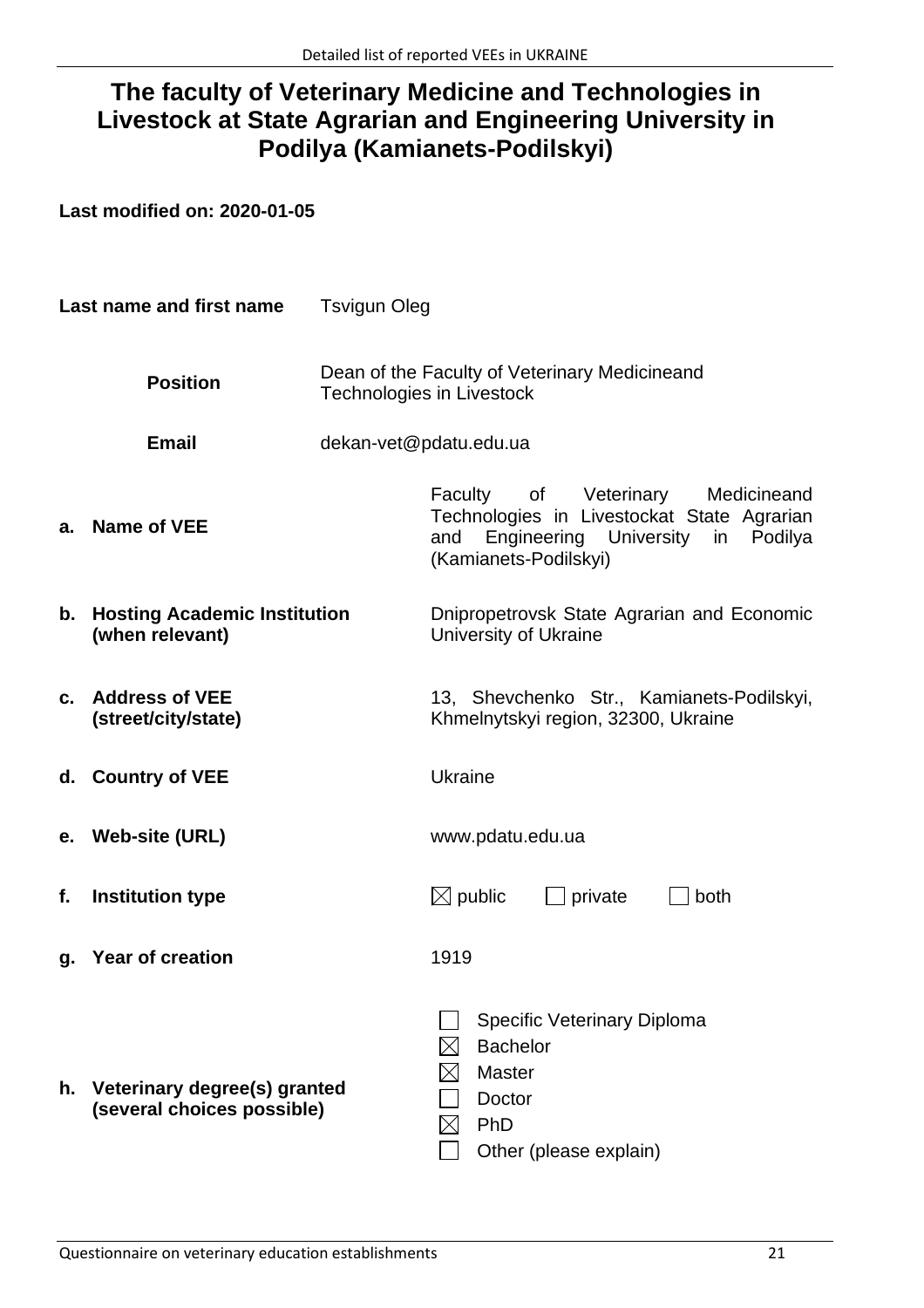| i. | Number of years of veterinary<br>education required for VSB (or<br>equivalent) registration    | 4 years - Bachelor;<br>1,5 years - Master (after Bachelor)<br>4 years - PhD                                                                                                         |
|----|------------------------------------------------------------------------------------------------|-------------------------------------------------------------------------------------------------------------------------------------------------------------------------------------|
| j. | Average number of veterinary<br>students per class<br>within the establishment                 | * 1 <sup>st</sup> year<br>86<br>* 2 <sup>nd</sup> year<br>96<br>* 3rd year<br>100<br>* 4 <sup>th</sup> year<br>33<br>5 <sup>th</sup> year<br>35<br>6 <sup>th</sup> year<br>30       |
| k. | Average number of veterinary<br>graduates per year<br>from the establishment                   | $130 - 180$                                                                                                                                                                         |
| I. | Minimum education required for<br>admission to the establishment<br>(several choices possible) | $\boxtimes$<br>High school university entrance<br>qualification<br>Pre-veterinary science diploma<br>Pre-veterinary science degree<br>Other specific VEE entrance<br>qualifications |
|    | m. Is there a selection procedure at<br>(several choices possible)                             | <b>National level</b><br><b>State level</b><br><b>Establishment level</b>                                                                                                           |
| n. | <b>National accreditation/</b><br>certification/approval                                       | $\boxtimes$ Yes<br>lNo                                                                                                                                                              |
|    | <b>Accrediting agency:</b>                                                                     |                                                                                                                                                                                     |
|    | <b>Name of the Agency</b>                                                                      | Ministry of Education and Science of Ukraine                                                                                                                                        |
|    | <b>Address of the Agency</b>                                                                   | 10, Peremogy pr., Kyiv, 01135, Ukraine                                                                                                                                              |
|    | <b>Country of the Agency</b>                                                                   | <b>Ukraine</b>                                                                                                                                                                      |
|    | Date granted<br>(yyyy-mm-dd)                                                                   | 2015/06/10                                                                                                                                                                          |
|    | <b>Period of validity</b><br>(years)                                                           | 3                                                                                                                                                                                   |
| о. | <b>Regional accreditation/</b><br>certification/approval                                       | $\boxtimes$ No<br> Yes                                                                                                                                                              |
|    | <b>Accrediting agency:</b>                                                                     |                                                                                                                                                                                     |
|    | <b>Name of the Agency</b>                                                                      |                                                                                                                                                                                     |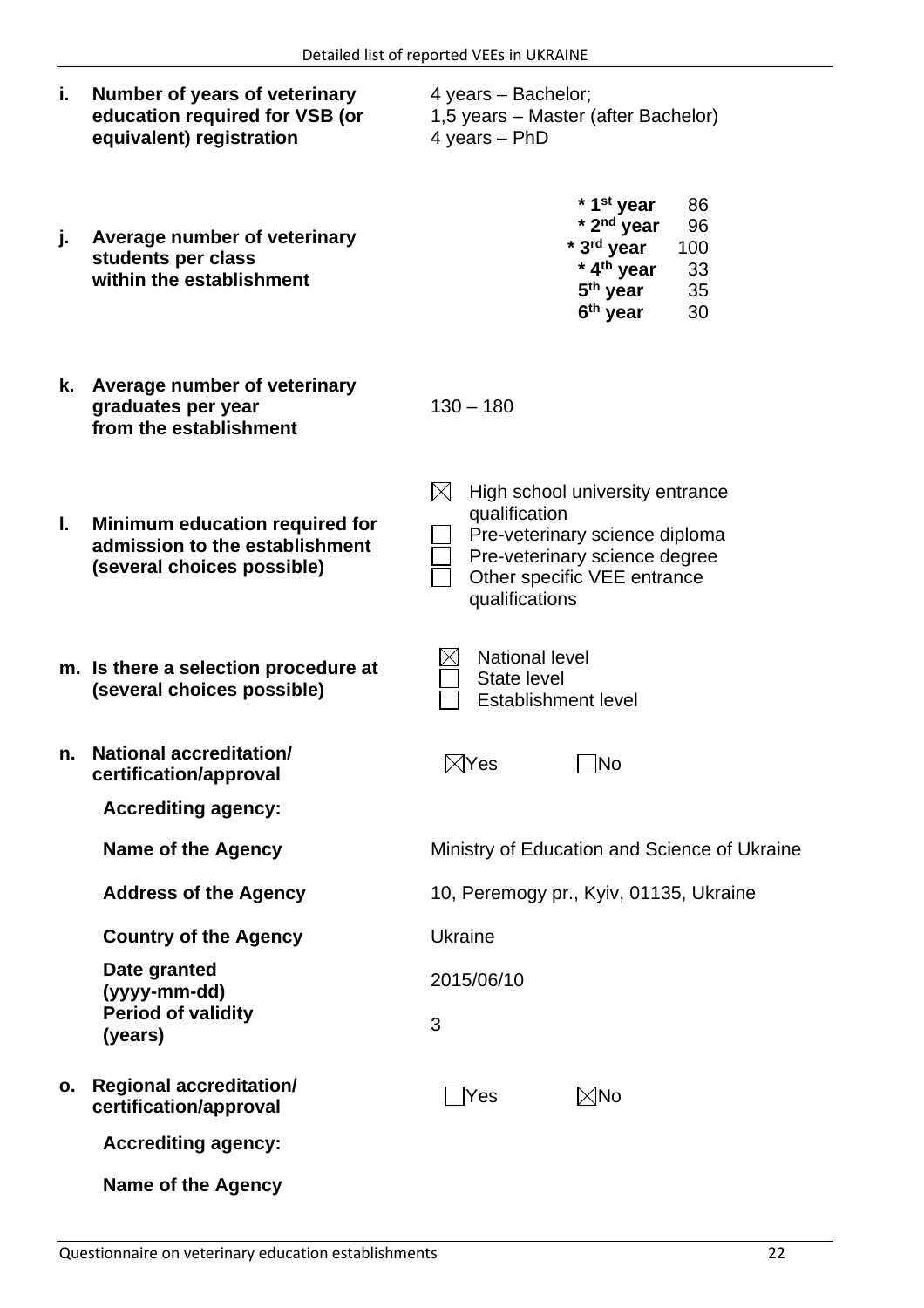**Country of the Agency**

**Date granted (yyyy-mm-dd) Period of validity (years)**

#### **p. Any form of other international accreditation/certification/approval?** DYes Mo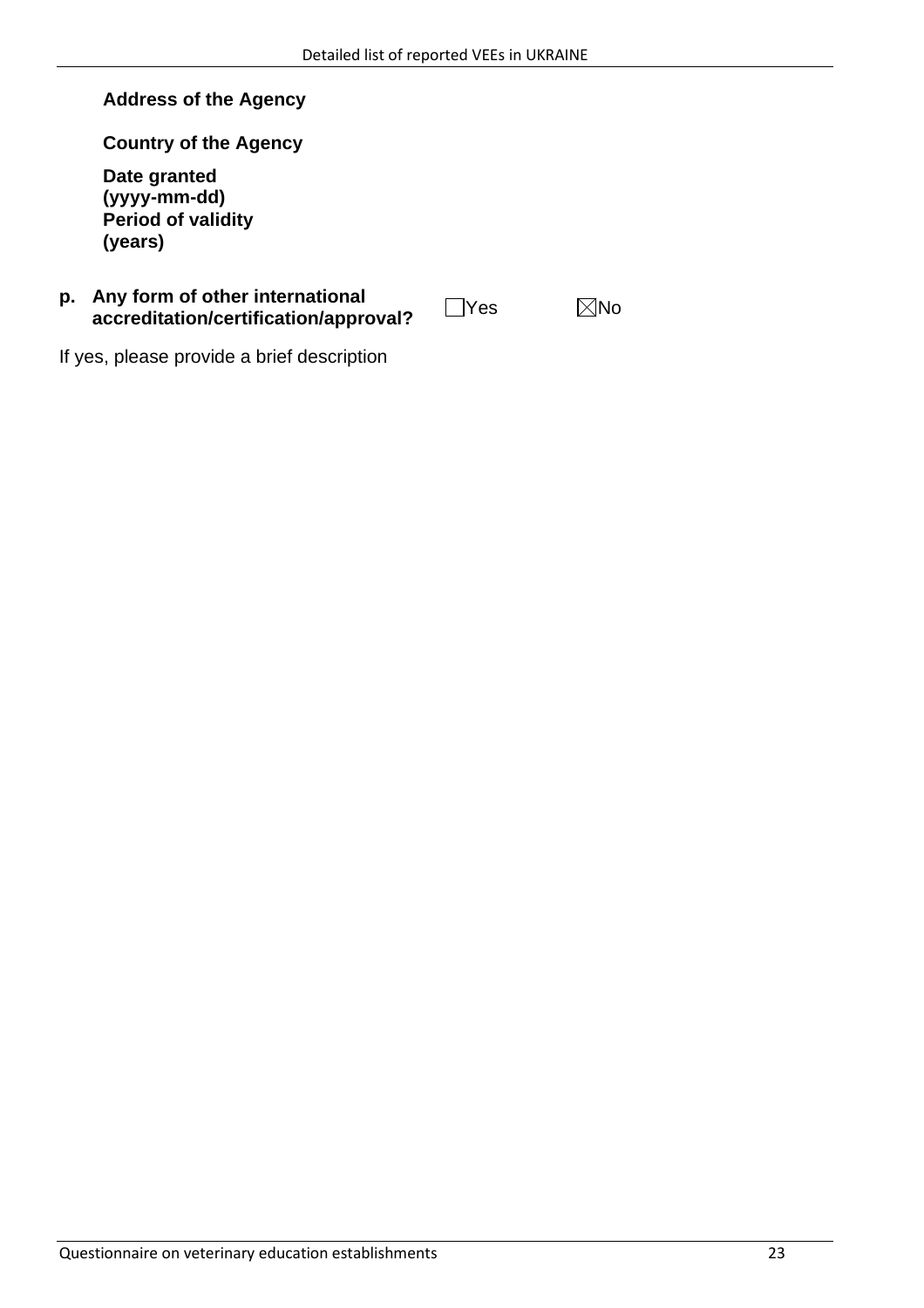## **The faculty of Veterinary Medicine of the Sumy National Agrarian University (Sumy)**

| Last name and first name |                                                                                             | Nechyporenko Olexandr |                                                                                                                                                |
|--------------------------|---------------------------------------------------------------------------------------------|-----------------------|------------------------------------------------------------------------------------------------------------------------------------------------|
|                          | <b>Position</b>                                                                             |                       | Dean of the Faculty of Veterinary Medicine                                                                                                     |
|                          | <b>Email</b>                                                                                | vet@sau.sumy.ua       |                                                                                                                                                |
| а.                       | <b>Name of VEE</b>                                                                          |                       | Faculty of Veterinary Medicine of the Sumy<br><b>National Agrarian University</b>                                                              |
| b.                       | <b>Hosting Academic Institution</b><br>(when relevant)                                      |                       | <b>Sumy National Agrarian University</b>                                                                                                       |
| $c_{1}$                  | <b>Address of VEE</b><br>(street/city/state)                                                |                       | HerasymKondratiev, Sumy,<br>40021,<br>160,<br><b>Ukraine</b>                                                                                   |
|                          | d. Country of VEE                                                                           |                       | <b>Ukraine</b>                                                                                                                                 |
|                          | e. Web-site (URL)                                                                           |                       | www.sau.sumy.ua                                                                                                                                |
| f.                       | <b>Institution type</b>                                                                     |                       | $\boxtimes$ public<br>private<br>both                                                                                                          |
| g.                       | <b>Year of creation</b>                                                                     |                       | 1985                                                                                                                                           |
|                          | h. Veterinary degree(s) granted<br>(several choices possible)                               |                       | Specific Veterinary Diploma<br><b>Bachelor</b><br><b>Master</b><br>Doctor<br>PhD<br>Other (please explain)<br>$\boxtimes$<br>Doctor of Science |
| i.                       | Number of years of veterinary<br>education required for VSB (or<br>equivalent) registration |                       | 4 years - Bachelor;<br>1,4 years - Master (after Bachelor)<br>6 years - Master                                                                 |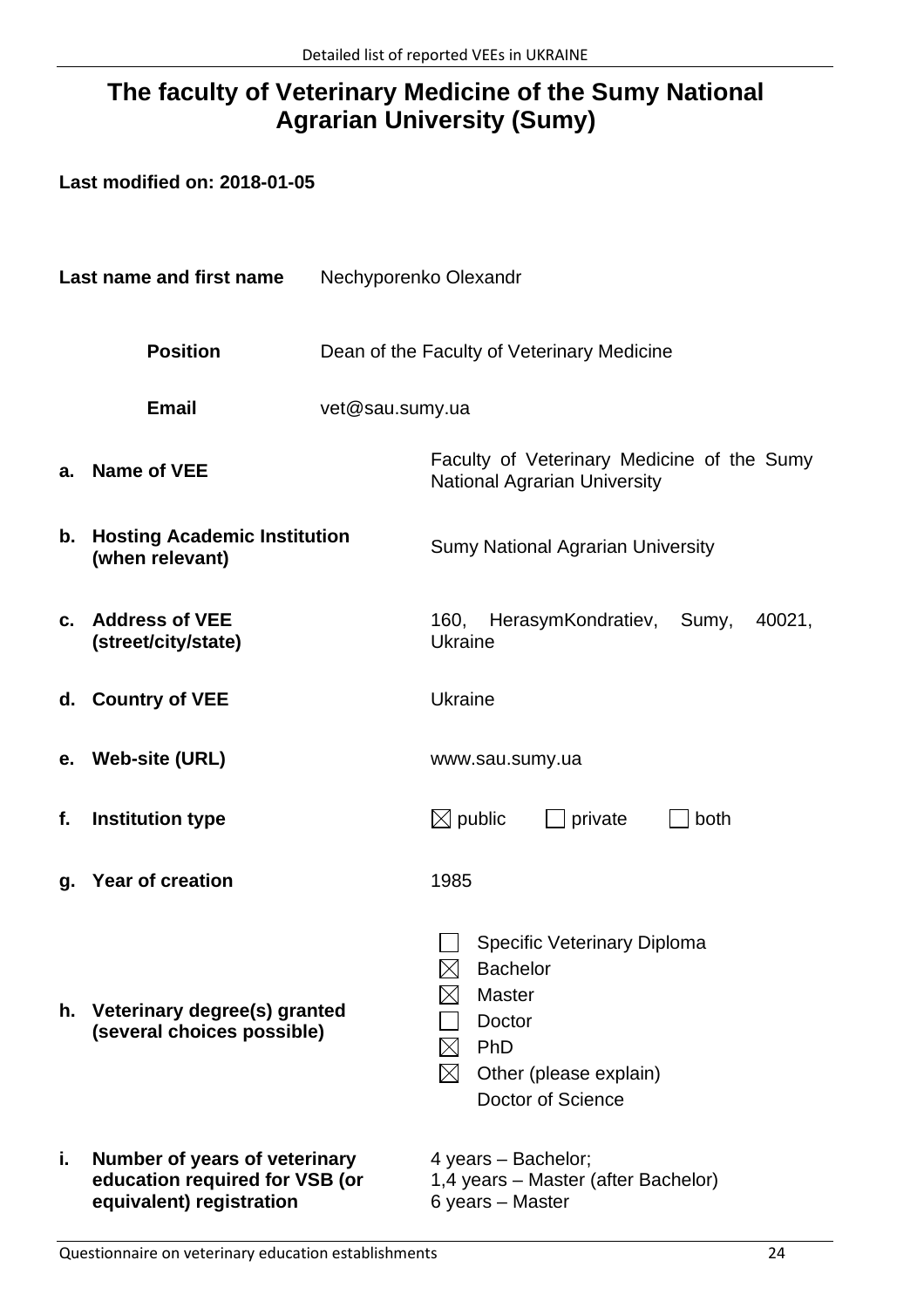4 years – PhD Doctor of Science – 2 years

|    |                                                                                | * 1 <sup>st</sup> year<br>* 2 <sup>nd</sup> year | 100<br>140 |
|----|--------------------------------------------------------------------------------|--------------------------------------------------|------------|
|    | Average number of veterinary<br>students per class<br>within the establishment | * 3rd year<br>* 4 <sup>th</sup> year             | 110<br>75  |
|    |                                                                                | 5 <sup>th</sup> year<br>6 <sup>th</sup> year     | 94<br>70   |
| k. | Average number of veterinary                                                   |                                                  |            |

**k. Average number of veterinary graduates per year from the establishment**

 $200 - 300$ 

- **l. Minimum education required for admission to the establishment (several choices possible)**
- **m. Is there a selection procedure at (several choices possible)**
- **n. National accreditation/ certification/approval** Monography **No. 2016** No.

**Country of the Agency Ukraine** 

**Date granted (yyyy-mm-dd)** 2007/02/28 **Period of validity (years)** <sup>10</sup>

**o. Regional accreditation/ certification/approval** Yes No

**Accrediting agency:**

**Name of the Agency**

Pre-veterinary science diploma Pre-veterinary science degree Other specific VEE entrance qualifications National level

qualification

 $\boxtimes$  High school university entrance

State level Establishment level

**Accrediting agency:** Ministry of Education and Science of Ukraine

**Name of the Agency** Ministry of Education and Science of Ukraine

Address of the Agency 10, Peremogy pr., Kyiv, 01135, Ukraine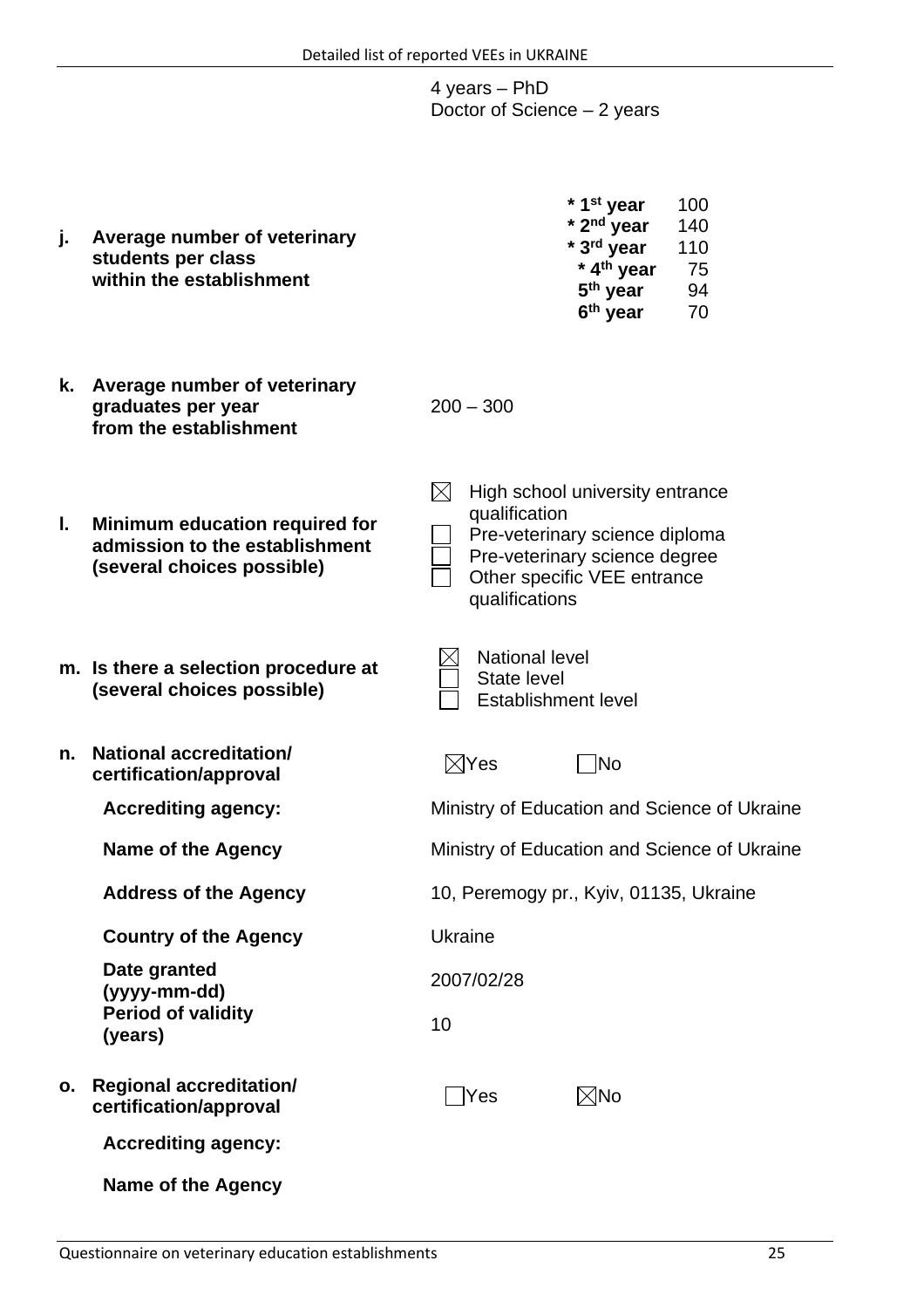**Country of the Agency**

**Date granted (yyyy-mm-dd) Period of validity (years)**

#### **p. Any form of other international accreditation/certification/approval?** DYes Mo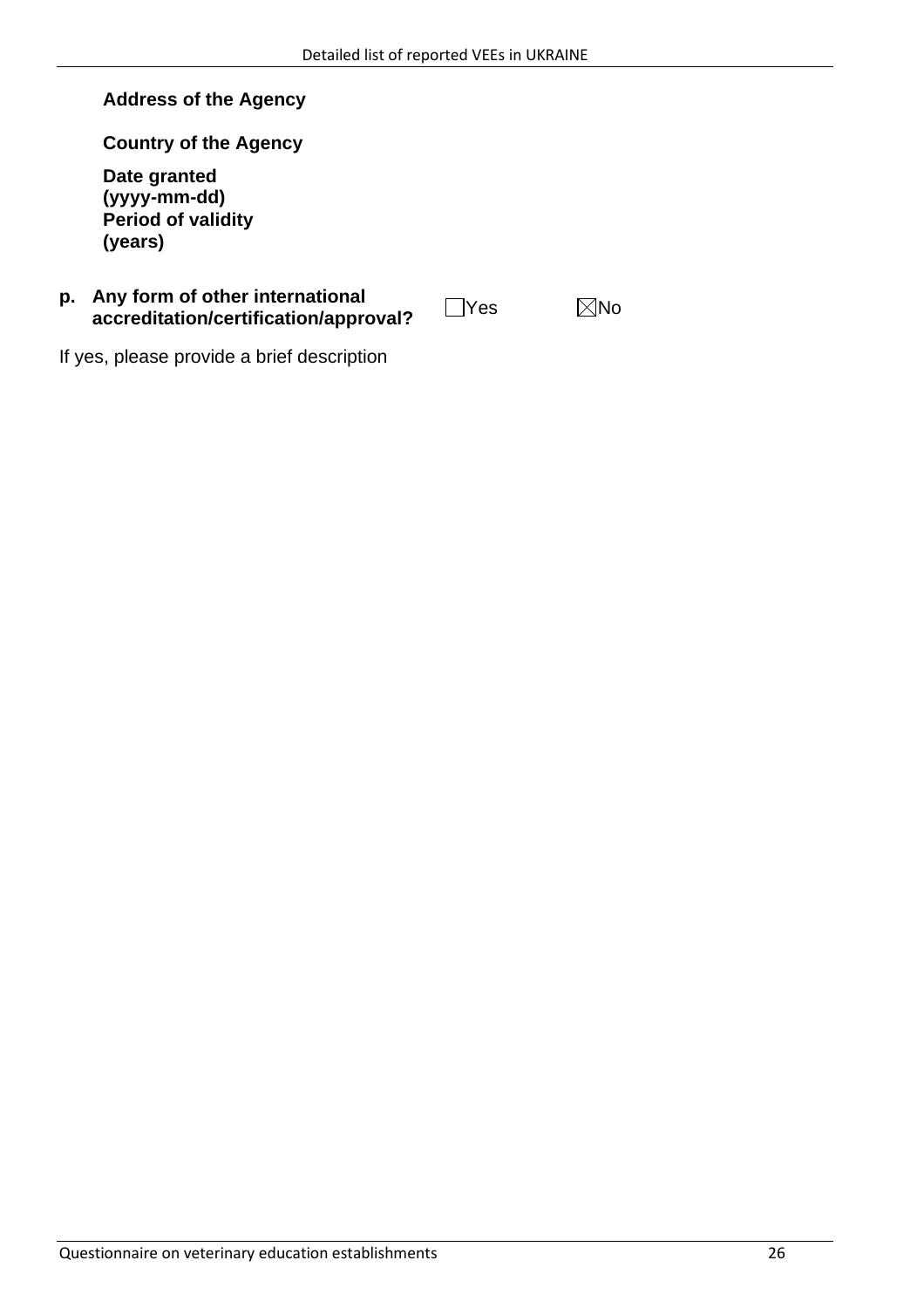## **The faculty of Veterinary Medicine at Zhytomyr National Agroecological University (Zhytomyr)**

| Last name and first name |                                                                                             | <b>Revunets Anatolii</b> |                                                                                                                                                |
|--------------------------|---------------------------------------------------------------------------------------------|--------------------------|------------------------------------------------------------------------------------------------------------------------------------------------|
|                          | <b>Position</b>                                                                             |                          | Dean of the Faculty of Veterinary Medicine                                                                                                     |
|                          | <b>Email</b>                                                                                | vet.dekanat@gmail.com    |                                                                                                                                                |
| а.                       | <b>Name of VEE</b>                                                                          |                          | Faculty of Veterinary Medicine at Zhytomyr<br><b>National Agroecological University</b>                                                        |
| b.                       | <b>Hosting Academic Institution</b><br>(when relevant)                                      |                          | <b>Zhytomyr National Agroecological University</b>                                                                                             |
| $\mathbf{c}$ .           | <b>Address of VEE</b><br>(street/city/state)                                                |                          | 7, Stary Blvd., Zhytomyr-10008, Ukraine                                                                                                        |
|                          | d. Country of VEE                                                                           |                          | <b>Ukraine</b>                                                                                                                                 |
|                          | e. Web-site (URL)                                                                           |                          | znau.edu.ua                                                                                                                                    |
| f.                       | <b>Institution type</b>                                                                     |                          | $\boxtimes$ public<br>private<br>both                                                                                                          |
| g.                       | <b>Year of creation</b>                                                                     |                          | 1987                                                                                                                                           |
|                          | h. Veterinary degree(s) granted<br>(several choices possible)                               |                          | Specific Veterinary Diploma<br><b>Bachelor</b><br><b>Master</b><br>Doctor<br>PhD<br>Other (please explain)<br>$\boxtimes$<br>Doctor of Science |
| i.                       | Number of years of veterinary<br>education required for VSB (or<br>equivalent) registration |                          | 4 years - Bachelor<br>1 years 10 months - Master (after Bachelor)<br>6 years - Master                                                          |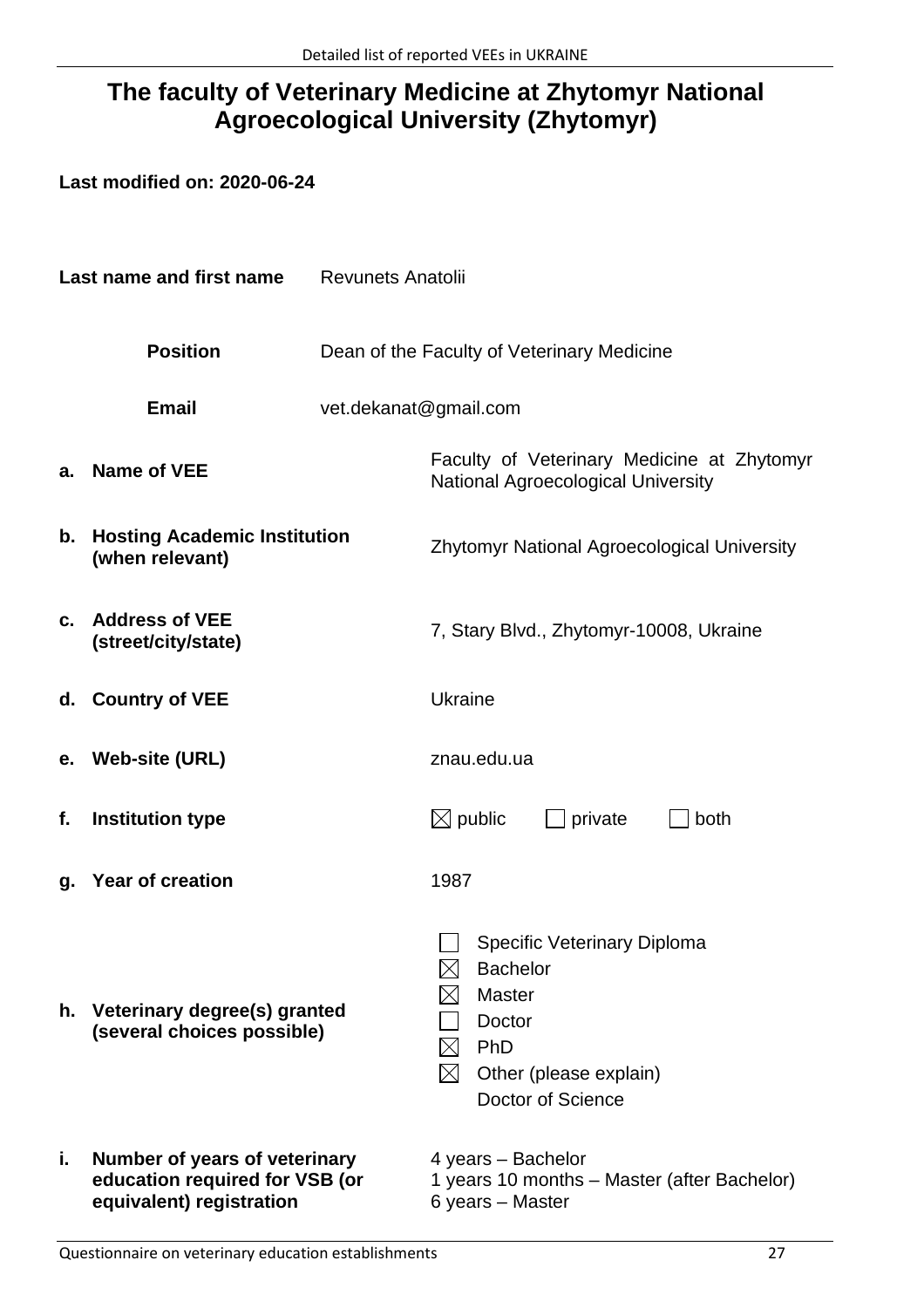4 years – PhD Doctor of Science – 3 years

|                                                                                | * 1 <sup>st</sup> year | 104 |
|--------------------------------------------------------------------------------|------------------------|-----|
| Average number of veterinary<br>students per class<br>within the establishment | * 2 <sup>nd</sup> year | 152 |
|                                                                                | * 3rd year             | 138 |
|                                                                                | * 4 <sup>th</sup> year | 88  |
|                                                                                | 5 <sup>th</sup> year   | 99  |
|                                                                                | 6 <sup>th</sup> year   | 51  |
|                                                                                |                        |     |

**k. Average number of veterinary graduates per year from the establishment**

 $120 - 150$ 

- **l. Minimum education required for admission to the establishment (several choices possible)**
- **m. Is there a selection procedure at (several choices possible)**
- **n. National accreditation/** certification/approval

**Country of the Agency Ukraine** 

**Date granted (yyyy-mm-dd)** 2016/10/07 **Period of validity (years)** <sup>5</sup>

**o. Regional accreditation/ certification/approval** Yes No

**Accrediting agency:**

**Name of the Agency**

| quallication<br>qualifications                                     | Pre-veterinary science diploma<br>Pre-veterinary science degree<br>Other specific VEE entrance |
|--------------------------------------------------------------------|------------------------------------------------------------------------------------------------|
| <b>National level</b><br>State level<br><b>Establishment level</b> |                                                                                                |
| es                                                                 |                                                                                                |

 $\boxtimes$  High school university entrance

qualification

**Accrediting agency:** Ministry of Education and Science of Ukraine

**Name of the Agency** Ministry of Education and Science of Ukraine

Address of the Agency 10, Peremogy pr., Kyiv, 01135, Ukraine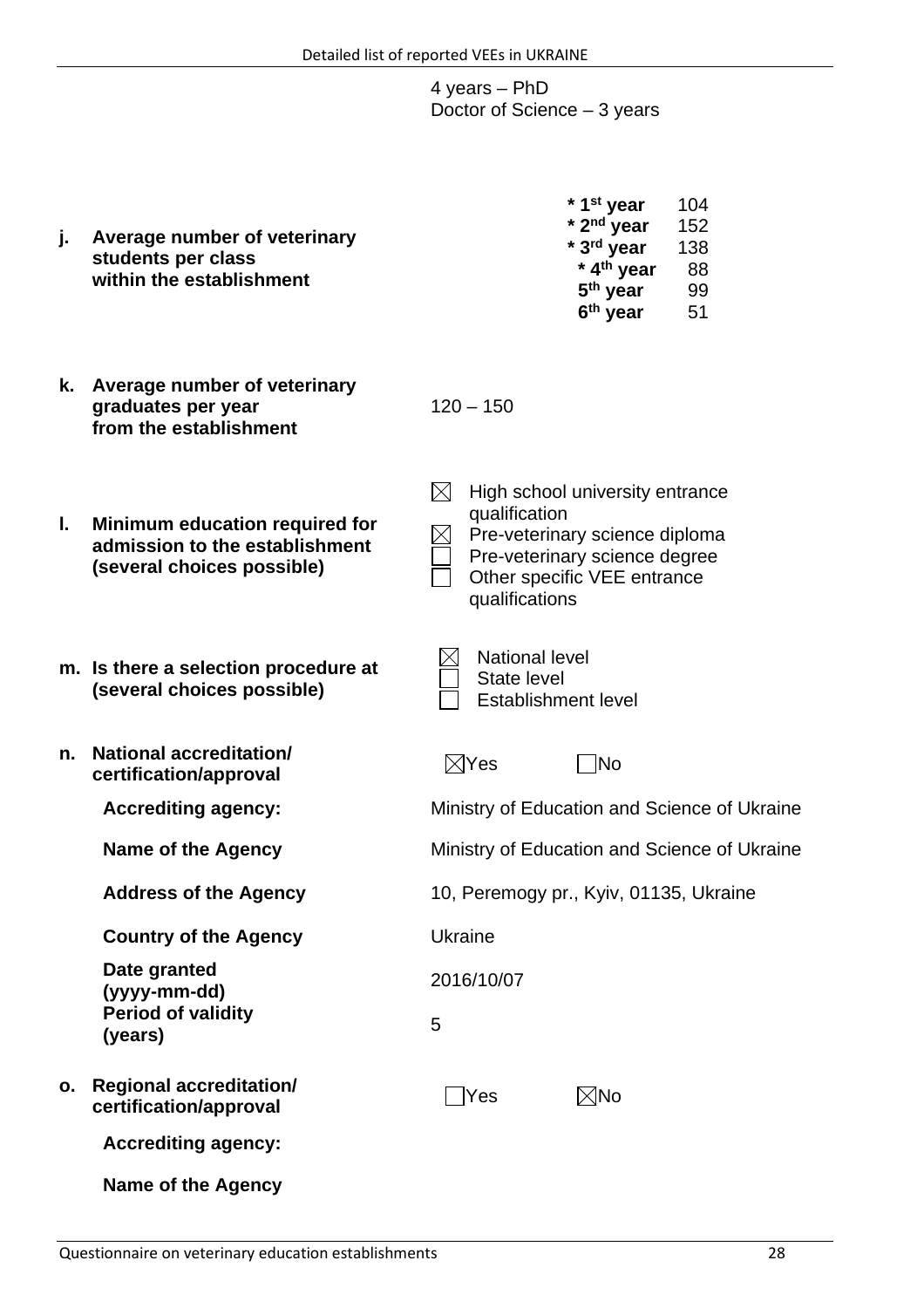**Country of the Agency**

**Date granted (yyyy-mm-dd) Period of validity (years)**

#### **p. Any form of other international accreditation/certification/approval?** DYes Mo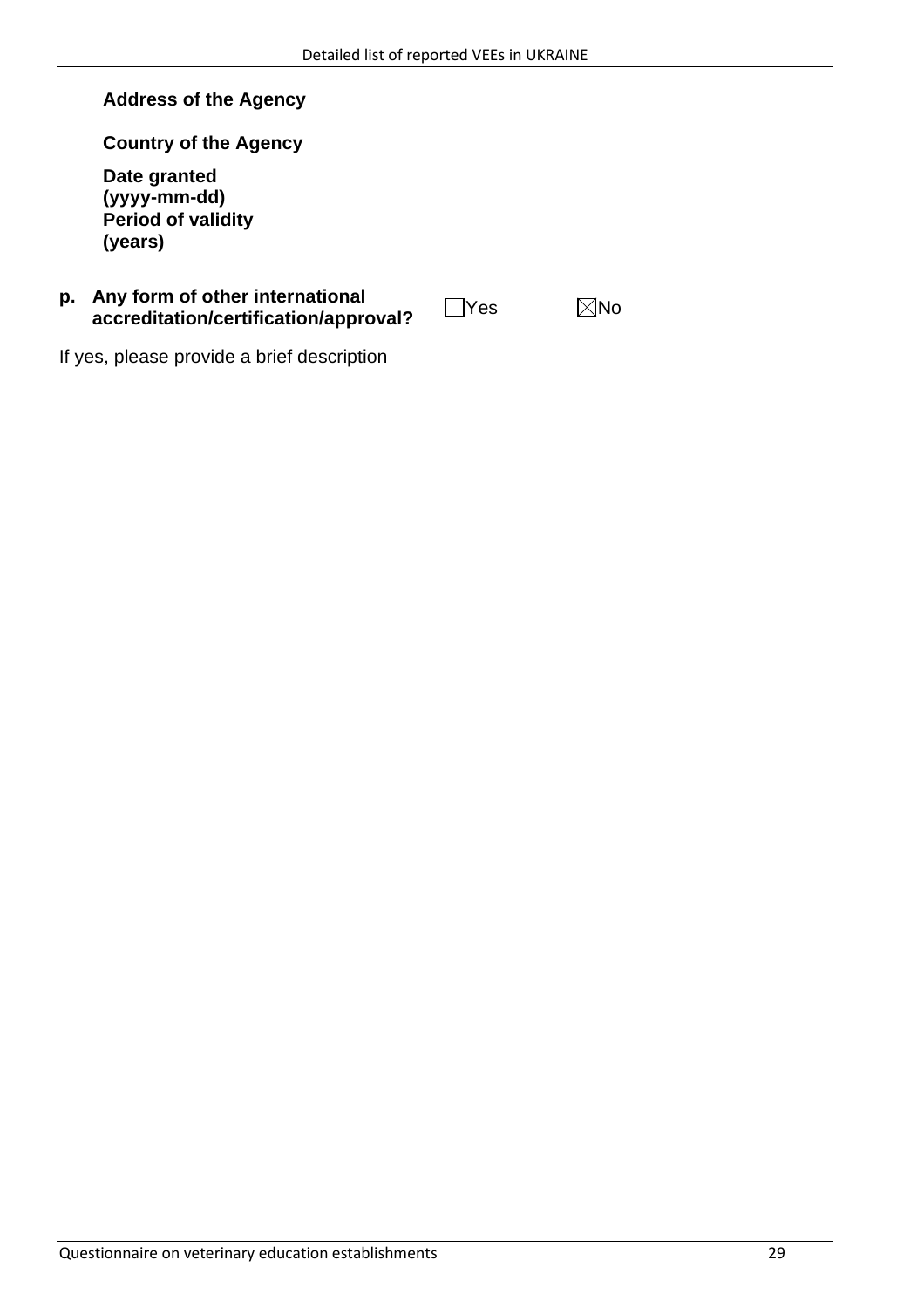## **The Educational and Scientific Institute of Veterinary Medicine at Luhansk National Agrarian University (Starobelsk)**

|                | Last name and first name                                   | Parchomenkho Liudmyla      |                                                                                                                        |
|----------------|------------------------------------------------------------|----------------------------|------------------------------------------------------------------------------------------------------------------------|
|                | <b>Position</b>                                            | <b>Veterinary Medicine</b> | Director of the Educational and Scientific Institute of                                                                |
|                | <b>Email</b>                                               |                            | k.rodionova@Ignau.edu.ua                                                                                               |
| а.             | <b>Name of VEE</b>                                         |                            | The Educational and Scientific Institute of<br>Veterinary Medicine at Luhansk National<br><b>Agrarian University</b>   |
| b.             | <b>Hosting Academic Institution</b><br>(when relevant)     |                            | Luhansk National Agrarian University                                                                                   |
| $\mathbf{c}$ . | <b>Address of VEE</b><br>(street/city/state)               |                            | Slobojanska Sr., Starobilsk,<br>68<br>92703,<br><b>Ukraine</b>                                                         |
|                | d. Country of VEE                                          |                            | <b>Ukraine</b>                                                                                                         |
| е.             | <b>Web-site (URL)</b>                                      |                            | Inau.in.ua                                                                                                             |
| f.             | <b>Institution type</b>                                    |                            | $\boxtimes$ public<br>private<br>both                                                                                  |
| g.             | <b>Year of creation</b>                                    |                            | 2000                                                                                                                   |
| h.             | Veterinary degree(s) granted<br>(several choices possible) |                            | Specific Veterinary Diploma<br><b>Bachelor</b><br><b>Master</b><br>Doctor<br>PhD<br>$\times$<br>Other (please explain) |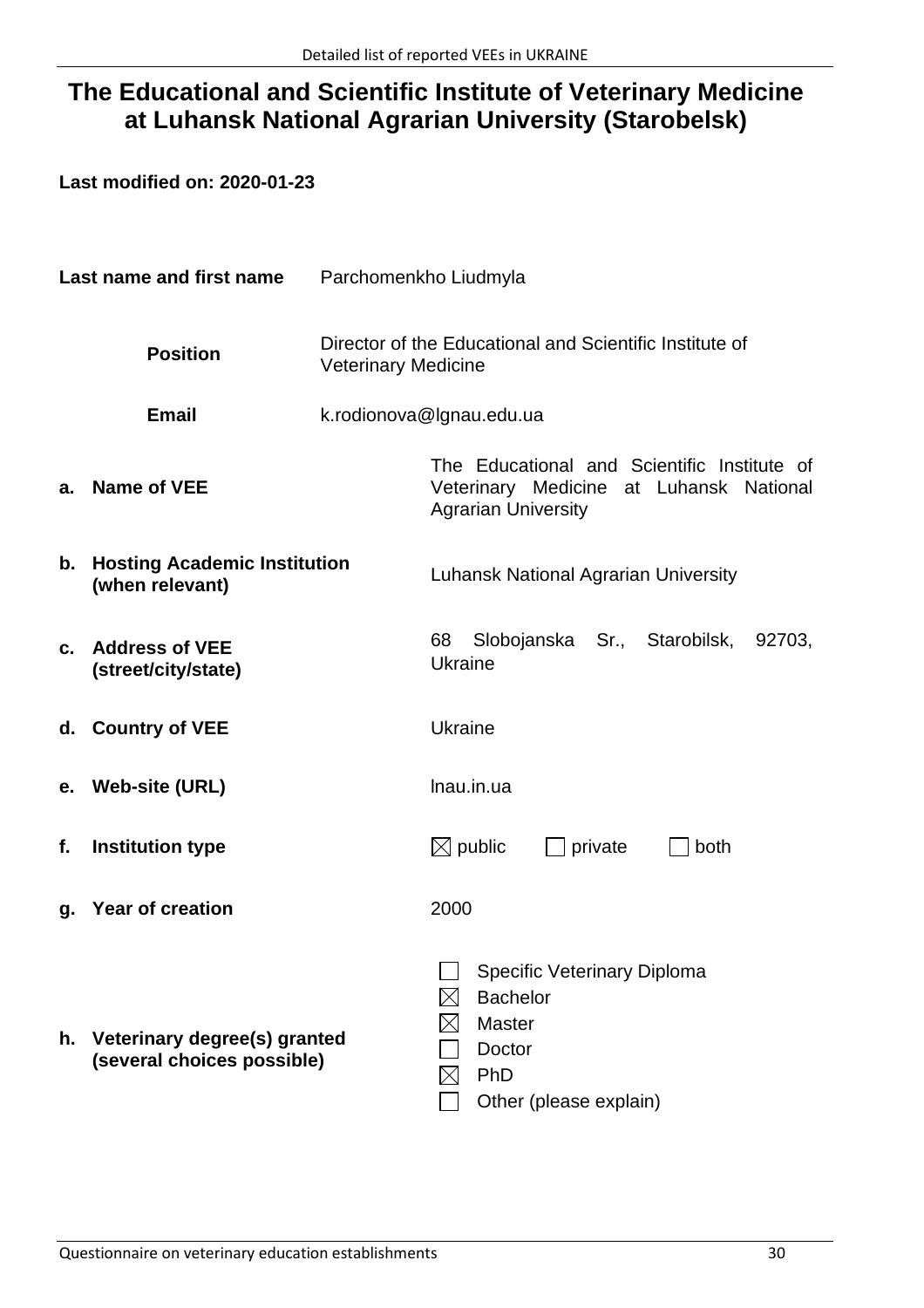| i. | Number of years of veterinary<br>education required for VSB (or<br>equivalent) registration    | 3 years 10 months - Bachelor<br>1 years 4 months - Master (after Bachelor)<br>5 years 10 months - Master<br>4 years - PhD                                                            |
|----|------------------------------------------------------------------------------------------------|--------------------------------------------------------------------------------------------------------------------------------------------------------------------------------------|
| j. | Average number of veterinary<br>students per class<br>within the establishment                 | * 1 <sup>st</sup> year<br>65<br>* 2 <sup>nd</sup> year<br>42<br>* 3rd year<br>21<br>* 4 <sup>th</sup> year<br>24<br>5 <sup>th</sup> year<br>$\mathbf 0$<br>6 <sup>th</sup> year<br>0 |
|    | k. Average number of veterinary<br>graduates per year<br>from the establishment                | $60 - 70$                                                                                                                                                                            |
| L. | Minimum education required for<br>admission to the establishment<br>(several choices possible) | $\boxtimes$<br>High school university entrance<br>qualification<br>Pre-veterinary science diploma<br>Pre-veterinary science degree<br>Other specific VEE entrance<br>qualifications  |
|    | m. Is there a selection procedure at<br>(several choices possible)                             | <b>National level</b><br><b>State level</b><br><b>Establishment level</b>                                                                                                            |
| n. | <b>National accreditation/</b><br>certification/approval                                       | $\boxtimes$ Yes<br>$\Box$ No                                                                                                                                                         |
|    | <b>Accrediting agency:</b>                                                                     | Ministry of Education and Science of Ukraine                                                                                                                                         |
|    | <b>Name of the Agency</b>                                                                      | Ministry of Education and Science of Ukraine                                                                                                                                         |
|    | <b>Address of the Agency</b>                                                                   | 10, Peremogy pr., Kyiv, 01135, Ukraine                                                                                                                                               |
|    | <b>Country of the Agency</b>                                                                   | <b>Ukraine</b>                                                                                                                                                                       |
|    | Date granted<br>(yyyy-mm-dd)                                                                   | 2000/09/20                                                                                                                                                                           |
|    | <b>Period of validity</b><br>(years)                                                           | 10                                                                                                                                                                                   |
| О. | <b>Regional accreditation/</b><br>certification/approval                                       | $\boxtimes$ No<br>Yes                                                                                                                                                                |
|    | <b>Accrediting agency:</b>                                                                     |                                                                                                                                                                                      |
|    | <b>Name of the Agency</b>                                                                      |                                                                                                                                                                                      |